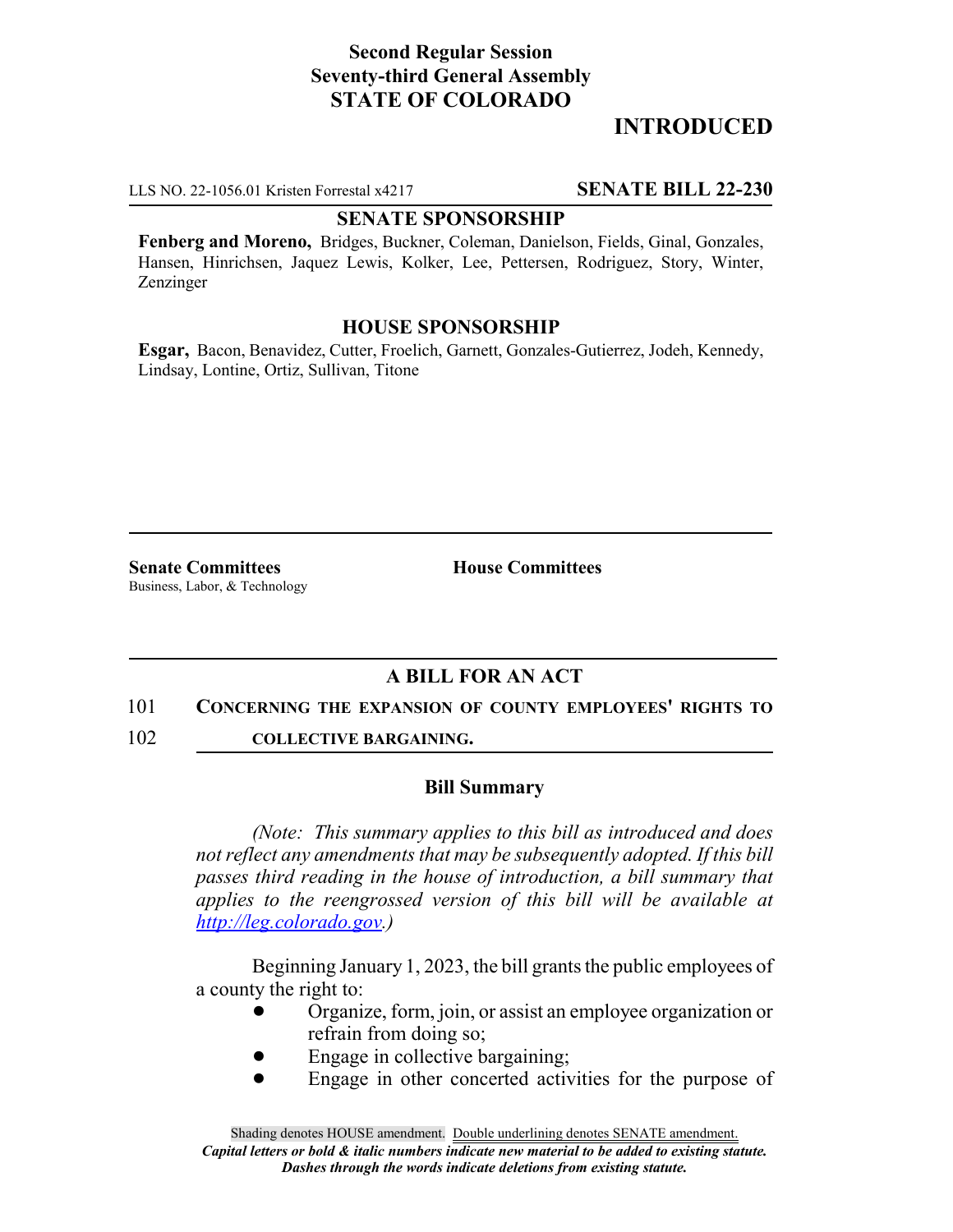collective bargaining or other mutual aid or protection;

- Communicate with other county employees and with employee organization representatives and receive and distribute literature regarding employee organization issues; and
- Have an exclusive representative at formal discussions concerning a grievance, a personnel policy or practice, or any other condition of employment.

The bill clarifies that county employees may participate fully in the political process.

Additionally, the bill:

- Grants the exclusive representative of county employees the right to access public employees at work, through electronic communication, and through other means, including employee orientations;
- Requires counties to honor county employee authorizations for payroll deductions for the exclusive representative;
- ! Clarifies that specific rights of county employers are not impaired unless otherwise agreed to in a collective bargaining agreement;
- Requires the director of the division of labor standards and statistics in the department of labor and employment (director) to enforce, interpret, apply, and administer the provisions of the bill, and, in doing so, to hold hearings and impose administrative remedies;
- Authorizes the director or any party of interest to request a district court to enforce orders made pursuant to the bill;
- Sets forth the process by which an employee organization is certified and decertified as the exclusive representative of county employees;
- Sets forth the process by which an appropriate bargaining unit is determined; and
- Requires the county and the exclusive representative to collectively bargain in good faith.

The bill states that the collective bargaining agreement is an agreement negotiated between an exclusive representative and a county that must:

- Be for a term of at least 12 months and not more than 60 months; and
- Provide a grievance procedure that culminates in final and binding arbitration.

The bill prohibits a collective bargaining agreement from:

- Delaying the prompt interviewing of county employees under investigation;
- Permitting a public employee to use paid time for a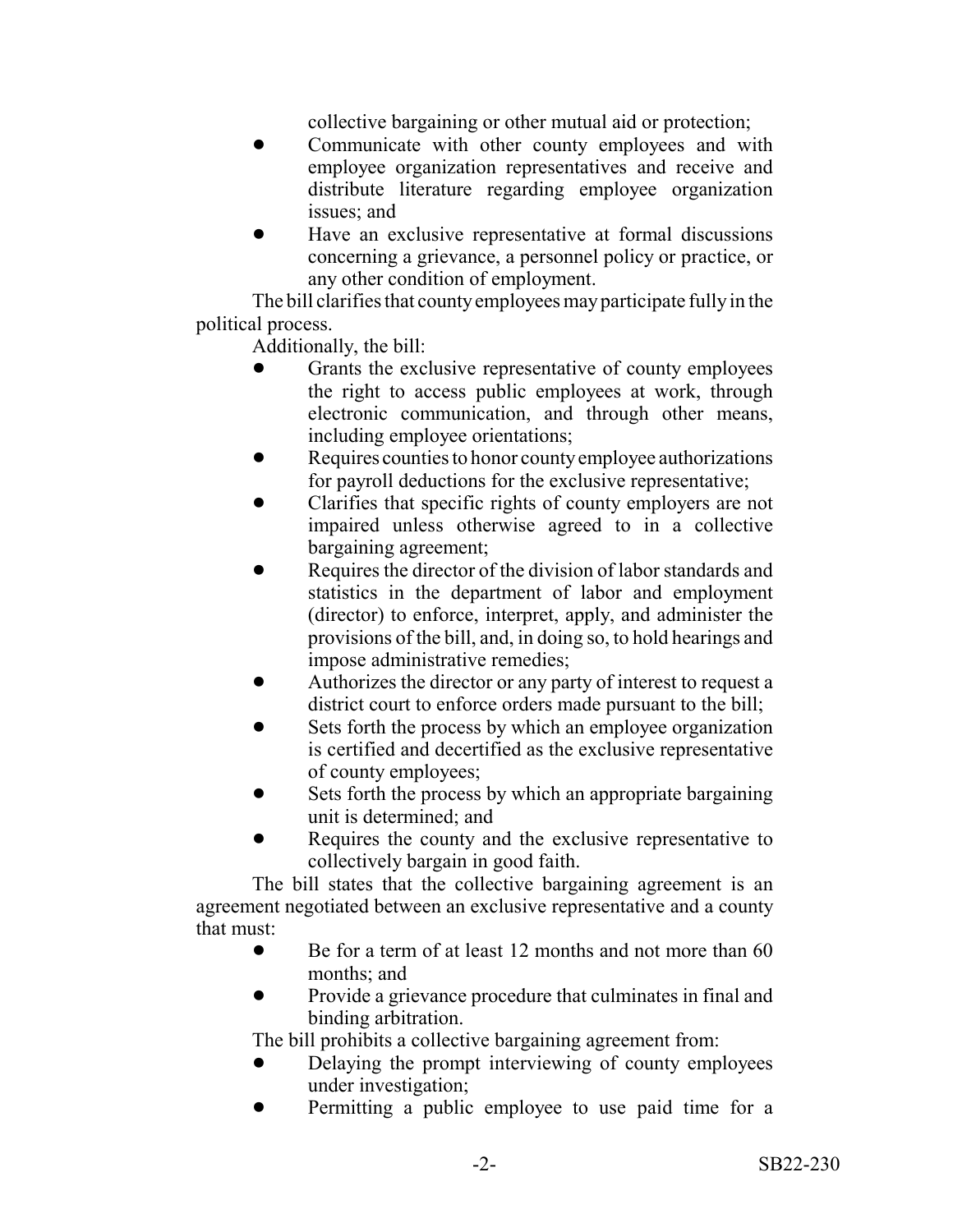suspension from employment;

- **•** Permitting the expungement of disciplinary records under certain circumstances; and
- **IMPONE IMPONE IN IMPONE IS NOTE THAT IMPONE IN THE IMPONE IMPONE IS NOT IMPONE IN IMPONE IMPONE IMPONE IMPONE I** employee may be disciplined for incidents of violence.

The bill describes the dispute resolution process that the exclusive representative and a county must follow if an impasse arises during the negotiation of a collective bargaining agreement.

The bill sets forth the actions taken during the collective bargaining process by a county or an exclusive representative that are unfair labor practices.

| $\mathbf{1}$   | Be it enacted by the General Assembly of the State of Colorado:            |
|----------------|----------------------------------------------------------------------------|
| $\overline{2}$ | <b>SECTION 1. Legislative declaration.</b> (1) The general assembly        |
| 3              | hereby finds and declares that:                                            |
| $\overline{4}$ | (a) It is the purpose of this act to promote harmonious, peaceful,         |
| 5              | and cooperative relationships between counties and county employees in     |
| 6              | the state of Colorado;                                                     |
| $\tau$         | (b) The creation of a statutory framework that recognizes the              |
| 8              | rights of county employees to join organizations of their own choosing,    |
| 9              | to be represented by those organizations, and to collectively bargain with |
| 10             | their employer over wages, hours, and other terms and conditions of their  |
| 11             | employment will improve the delivery of public services in the state of    |
| 12             | Colorado; and                                                              |
| 13             | (c) Collective bargaining for county employees is a matter of              |
| 14             | statewide concern that affects public safety and general welfare.          |
| 15             | <b>SECTION 2.</b> In Colorado Revised Statutes, add article 3.3 to title   |
| 16             | 8 as follows:                                                              |
| 17             | <b>ARTICLE 3.3</b>                                                         |
| 18             | <b>Collective Bargaining by County Employees</b>                           |
| 19             | 8-3.3-101. Short title. THE SHORT TITLE OF THIS ARTICLE 3.3 IS             |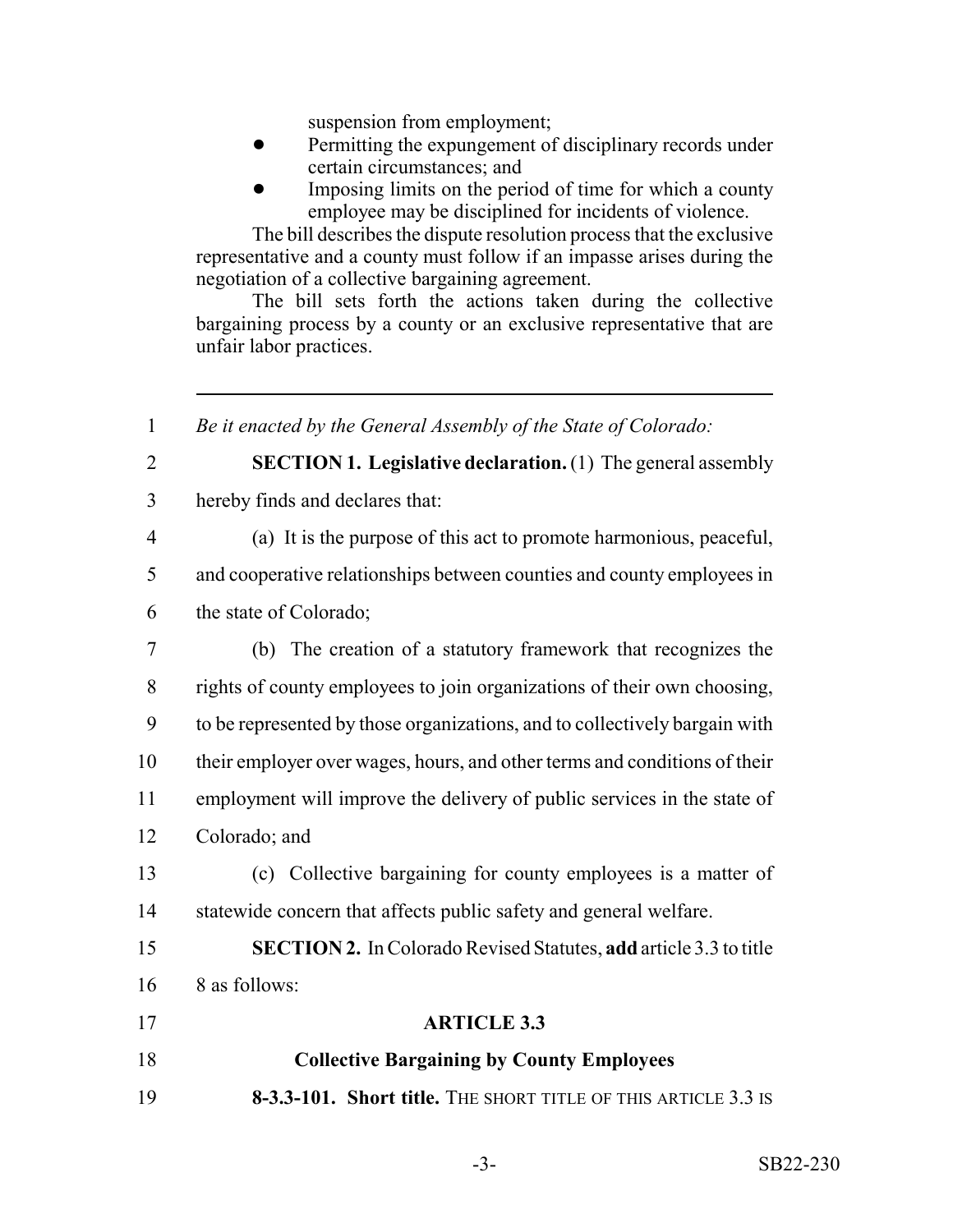THE "COLLECTIVE BARGAINING BY COUNTY EMPLOYEES ACT".

 **8-3.3-102. Definitions.** AS USED IN THIS ARTICLE 3.3, UNLESS THE CONTEXT OTHERWISE REQUIRES:

 (1) "BARGAINING UNIT" MEANS A GROUP OF COUNTY EMPLOYEES IN A UNIT DEEMED APPROPRIATE FOR THE PURPOSE OF COLLECTIVE BARGAINING IN ACCORDANCE WITH SECTION 8-3.3-110; EXCEPT THAT A BARGAINING UNIT DOES NOT INCLUDE:

- 8 (a) A CONFIDENTIAL EMPLOYEE:
- (b) A MANAGERIAL EMPLOYEE;
- 10 (c) AN EXECUTIVE EMPLOYEE; OR

 (d) TEMPORARY, INTERMITTENT, OR SEASONAL EMPLOYEES WHO WORK LESS THAN NINETY DAYS IN A THREE-HUNDRED-SIXTY-FIVE-DAY PERIOD.

 (2) "COLLECTIVE BARGAINING" OR "COLLECTIVELY BARGAIN" MEANS THE PERFORMANCE OF THE MUTUAL OBLIGATION OF A COUNTY, THROUGH ITS DESIGNATED REPRESENTATIVES, AND AN EXCLUSIVE REPRESENTATIVE TO:

 (a) MEET AT REASONABLE TIMES AND PLACES AND NEGOTIATE IN GOOD FAITH WITH RESPECT TO WAGES, HOURS, AND OTHER TERMS AND 20 CONDITIONS OF EMPLOYMENT;

 (b) RESOLVE QUESTIONS ARISING UNDER A COLLECTIVE BARGAINING AGREEMENT THROUGH A NEGOTIATED GRIEVANCE PROCEDURE CULMINATING IN FINAL AND BINDING ARBITRATION; AND

 (c) EXECUTE A WRITTEN CONTRACT INCORPORATING ANY AGREEMENTS REACHED.

 (3) "COLLECTIVE BARGAINING AGREEMENT" MEANS AN AGREEMENT NEGOTIATED BETWEEN AN EXCLUSIVE REPRESENTATIVE AND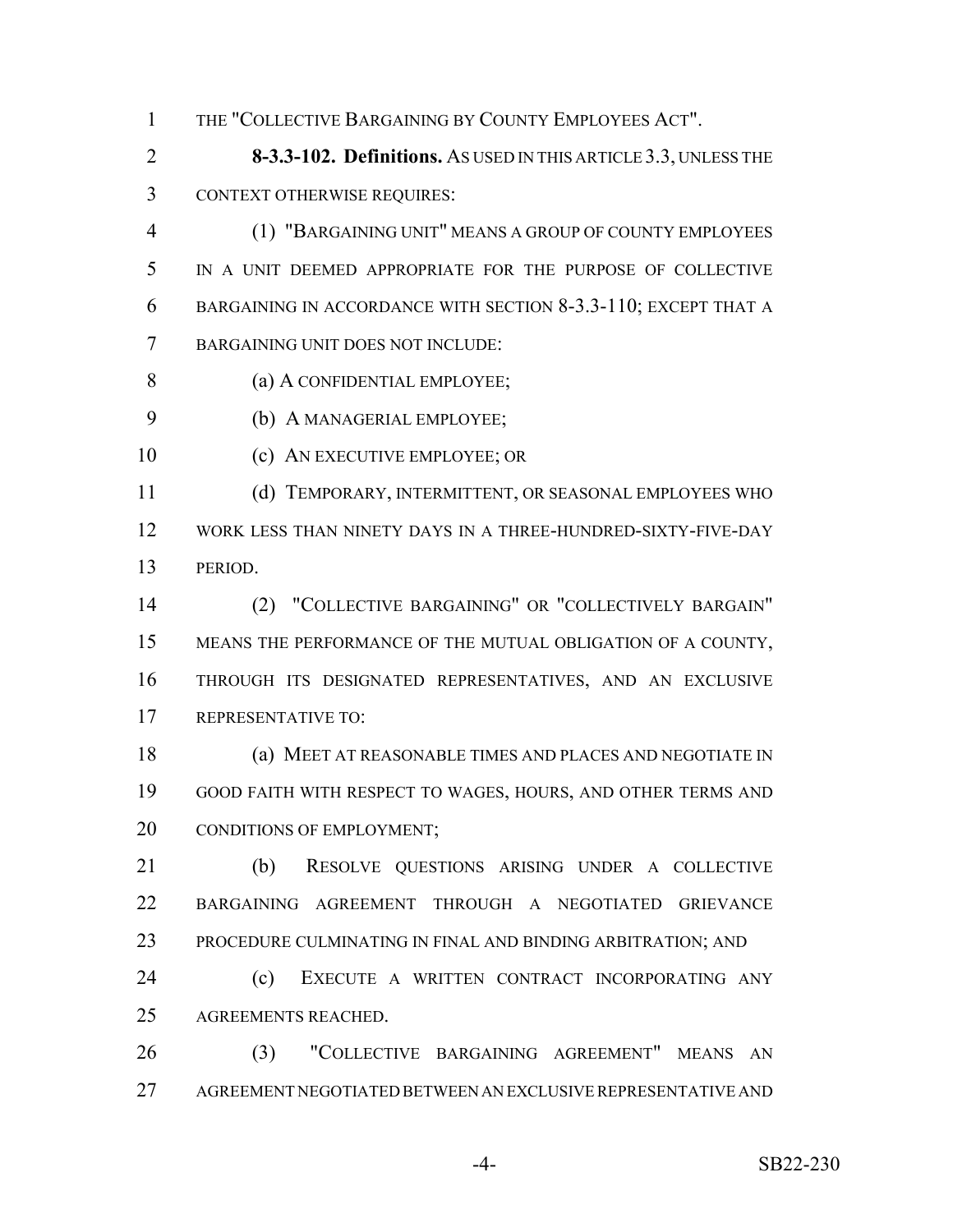- A COUNTY, INCLUDING AN AGREEMENT REACHED THROUGH AN IMPASSE
- 2 RESOLUTION PROCESS PURSUANT TO SECTION 8-3.3-114.
- (4) "COMPENSATION" MEANS:
- (a) BASE WAGE OR SALARY;
- (b) ANY FORM OF DIRECT MONETARY PAYMENTS;
- (c) HEALTH, ACCIDENT, LIFE, AND DISABILITY INSURANCE;
- (d) PENSION PROGRAMS;
- (e) PAID TIME OFF;
- (f) UNIFORM AND EQUIPMENT ALLOWANCES; AND
- (g) EXPENSE REIMBURSEMENT.
- (5) "CONFIDENTIAL EMPLOYEE" MEANS A PERSON WHO IS:
- (a) REQUIRED TO DEVELOP OR PRESENT MANAGEMENT POSITIONS WITH RESPECT TO EMPLOYER-EMPLOYEE RELATIONS AND WHOSE DUTIES NORMALLY REQUIRE ACCESS TO CONFIDENTIAL INFORMATION AND SIGNIFICANT CONTRIBUTIONS TO THE DEVELOPMENT OF THE MANAGEMENT POSITIONS; OR
- (b) EMPLOYED AS AN ATTORNEY BY THE COUNTY AND WHOSE DUTIES ARE TO PROVIDE DIRECT LEGAL COUNSEL REGARDING THE 19 APPLICATION, INTERPRETATION, OR ENFORCEMENT OF THIS ARTICLE 3.3.
- 20 (6) (a) "COUNTY" MEANS A COUNTY IN THIS STATE.
- 

(b) "COUNTY" DOES NOT INCLUDE:

**(I)** A CITY AND COUNTY;

**(II)** THE STATE OR ANY POLITICAL SUBDIVISION OF THE STATE WHERE THE STATE OR POLITICAL SUBDIVISION OF THE STATE ACQUIRES OR OPERATES A MASS TRANSPORTATION SYSTEM OR ANY CARRIER BY RAILROAD, EXPRESS COMPANY, OR SLEEPING CAR COMPANY SUBJECT TO THE FEDERAL "RAILWAY LABOR ACT", 45 U.S.C. SEC. 151 ET SEQ., AS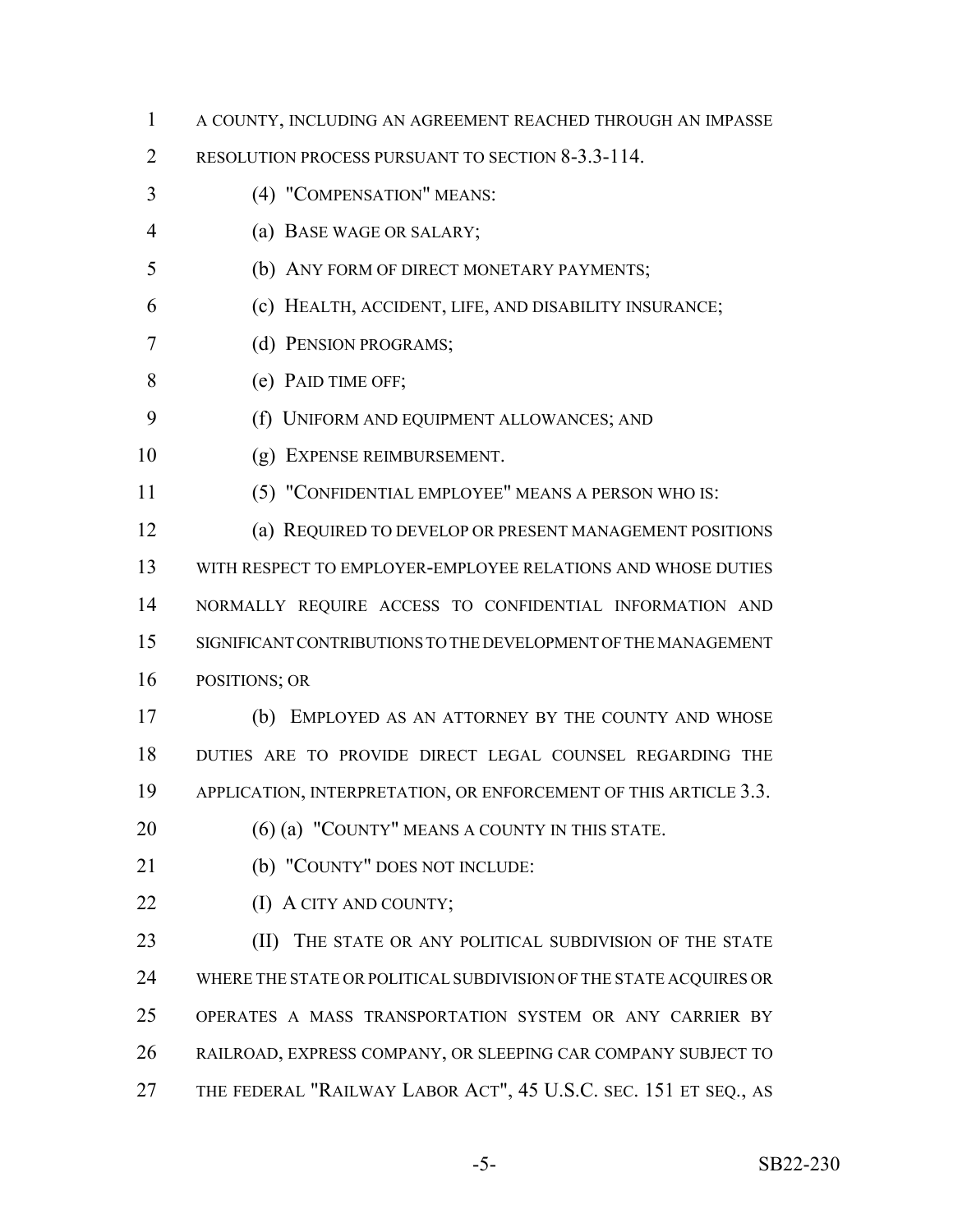AMENDED;

(III) A MUNICIPALITY;

 (IV) A SCHOOL DISTRICT, A DISTRICT CHARTER SCHOOL AUTHORIZED PURSUANT TO PART 1 OF ARTICLE 30.5 OF TITLE 22, OR AN INSTITUTE CHARTER SCHOOL AUTHORIZED PURSUANT TO PART 5 OF ARTICLE 30.5 OF TITLE 22;

 (V) ANY DISTRICT, BUSINESS IMPROVEMENT DISTRICT, SPECIAL DISTRICT CREATED PURSUANT TO TITLE 32, AUTHORITY, OR OTHER POLITICAL SUBDIVISION OF THE STATE; OR

 (VI) A PUBLIC HOSPITAL ESTABLISHED BY A COUNTY PURSUANT TO 11 PART 3 OF ARTICLE 3 OF TITLE 25.

 (7) "COUNTY EMPLOYEE" MEANS A PERSON EMPLOYED BY A COUNTY, INCLUDING A PERSON WHOSE EMPLOYMENT WITH THE COUNTY HAS CEASED DUE TO AN UNFAIR LABOR PRACTICE OR A DISCHARGE FOR OTHER THAN JUST CAUSE.

 (8) "DEADLY PHYSICAL FORCE" MEANS FORCE, THE INTENDED, NATURAL, AND PROBABLE CONSEQUENCE OF WHICH IS TO PRODUCE DEATH, AND WHICH DOES, IN FACT, PRODUCE DEATH.

 (9) "DEPARTMENT" MEANS THE DEPARTMENT OF LABOR AND EMPLOYMENT.

21 (10) "DIRECTOR" MEANS THE DIRECTOR OF THE DIVISION.

22 (11) "DIVISION" MEANS THE DIVISION OF LABOR STANDARDS AND 23 STATISTICS IN THE DEPARTMENT.

 (12) "EMPLOYEE ORGANIZATION" MEANS A NONPROFIT ORGANIZATION THAT ENGAGES WITH A COUNTY CONCERNING WAGES, 26 HOURS, AND OTHER TERMS AND CONDITIONS OF EMPLOYMENT AND THAT REPRESENTS OR SEEKS TO REPRESENT COUNTY EMPLOYEES IN A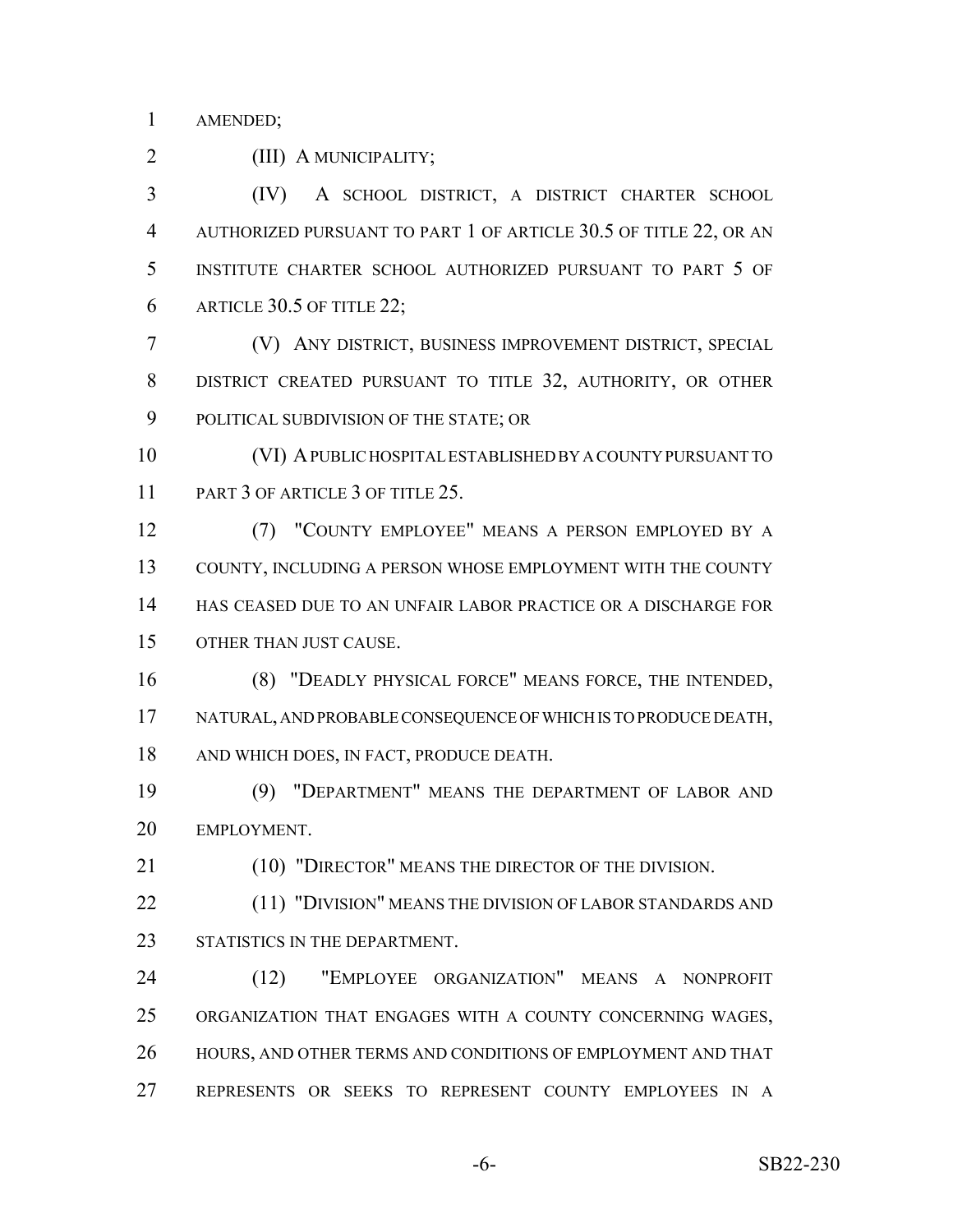BARGAINING UNIT.

 (13) "EXCLUSIVE REPRESENTATIVE" MEANS THE EMPLOYEE ORGANIZATION CERTIFIED OR RECOGNIZED AS THE REPRESENTATIVE OF EMPLOYEES IN A BARGAINING UNIT PURSUANT TO THE TERMS OF THIS ARTICLE 3.3.

(14) "EXECUTIVE EMPLOYEE" MEANS AN EMPLOYEE:

 (a) WHOSE PRIMARY DUTY IS MANAGEMENT OF THE ENTITY IN WHICH THE EMPLOYEE IS EMPLOYED OR OF A CUSTOMARILY RECOGNIZED DEPARTMENT OR SUBDIVISION OF THE ENTITY;

 (b) WHO CUSTOMARILY AND REGULARLY DIRECTS THE WORK OF TWO OR MORE OTHER EMPLOYEES; AND

 (c) WHO HAS THE AUTHORITY TO HIRE OR FIRE OTHER EMPLOYEES OR WHOSE SUGGESTIONS AND RECOMMENDATIONS AS TO THE HIRING, FIRING, ADVANCEMENT, PROMOTION, OR ANY OTHER CHANGE OF STATUS OF OTHER EMPLOYEES ARE GIVEN PARTICULAR WEIGHT.

 (15) "FACT FINDING" MEANS THE PROCESS WHEREBY THE ISSUES NOT RESOLVED IN COLLECTIVE BARGAINING NEGOTIATIONS BETWEEN THE COUNTY AND THE EXCLUSIVE REPRESENTATIVE ARE PRESENTED TO A FACT FINDER FOR RESOLUTION PURSUANT TO SECTION 8-3.3-114.

20 (16) "FINAL OFFER" MEANS THE WRITTEN OFFER MADE:

 (a) LATEST IN TIME BY AN EXCLUSIVE REPRESENTATIVE TO A 22 COUNTY OR BY A COUNTY TO AN EXCLUSIVE REPRESENTATIVE; AND (b) AT LEAST SEVEN CALENDAR DAYS BEFORE THE BEGINNING OF

AN IMPASSE RESOLUTION HEARING AS DESCRIBED IN SECTION 8-3.3-114.

- (17) "INTEREST-BASED BARGAINING" MEANS A METHOD OF 26 COLLECTIVE BARGAINING THAT INVOLVES MUTUAL COLLABORATION.
- (18) "MANAGERIAL EMPLOYEE" MEANS ANY COUNTY EMPLOYEE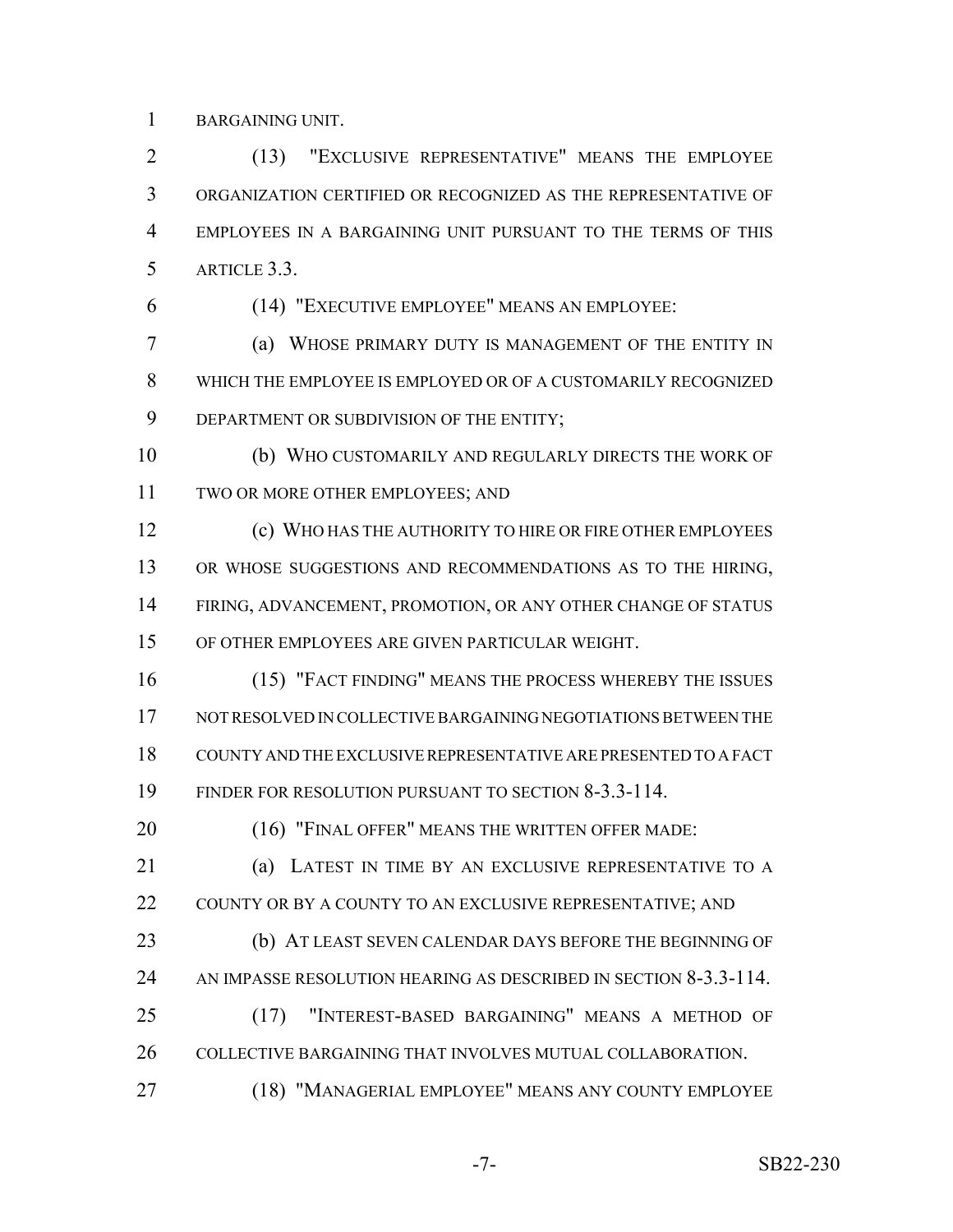WHO HAS SIGNIFICANT RESPONSIBILITIES FOR FORMULATING COUNTY POLICIES AND PROGRAMS OR ADMINISTERING AN AGENCY OR DEPARTMENT OF AN AGENCY.

 (19) "NEW EMPLOYEE ORIENTATION" MEANS THE ONBOARDING PROCESS OF A NEWLY HIRED COUNTY EMPLOYEE, WHETHER IN PERSON, ONLINE, OR THROUGH OTHER MEANS OR MEDIUMS, IN WHICH COUNTY EMPLOYEES ARE ADVISED OF THEIR EMPLOYMENT STATUS, RIGHTS, BENEFITS, DUTIES, AND RESPONSIBILITIES OR ANY OTHER EMPLOYMENT-RELATED MATTERS.

 (20) "PHYSICAL FORCE" MEANS THE APPLICATION OF PHYSICAL TECHNIQUES OR TACTICS, CHEMICAL AGENTS, OR WEAPONS TO ANOTHER PERSON.

 (21) "SERIOUS BODILY INJURY" MEANS BODILY INJURY THAT, EITHER AT THE TIME OF THE ACTUAL INJURY OR AT A LATER TIME, INVOLVES:

(a) A SUBSTANTIAL RISK OF:

(I) DEATH;

(II) SERIOUS PERMANENT DISFIGUREMENT; OR

 (III) PROTRACTED LOSS OR IMPAIRMENT OF THE FUNCTION OF ANY 20 PART OR ORGAN OF THE BODY; OR

 (b) A BREAK, FRACTURE, OR BURN OF THE SECOND OR THIRD DEGREE.

 (22) "SHOWING OF INTEREST" MEANS WRITTEN OR ELECTRONIC DOCUMENTATION THAT PROVIDES EVIDENCE OF COUNTY EMPLOYEE MEMBERSHIP OR SUPPORT FOR AN EMPLOYEE ORGANIZATION FOR PURPOSES OF EXCLUSIVE REPRESENTATION. "SHOWING OF INTEREST" INCLUDES ANY ELECTRONIC SIGNATURE ACCEPTABLE UNDER THE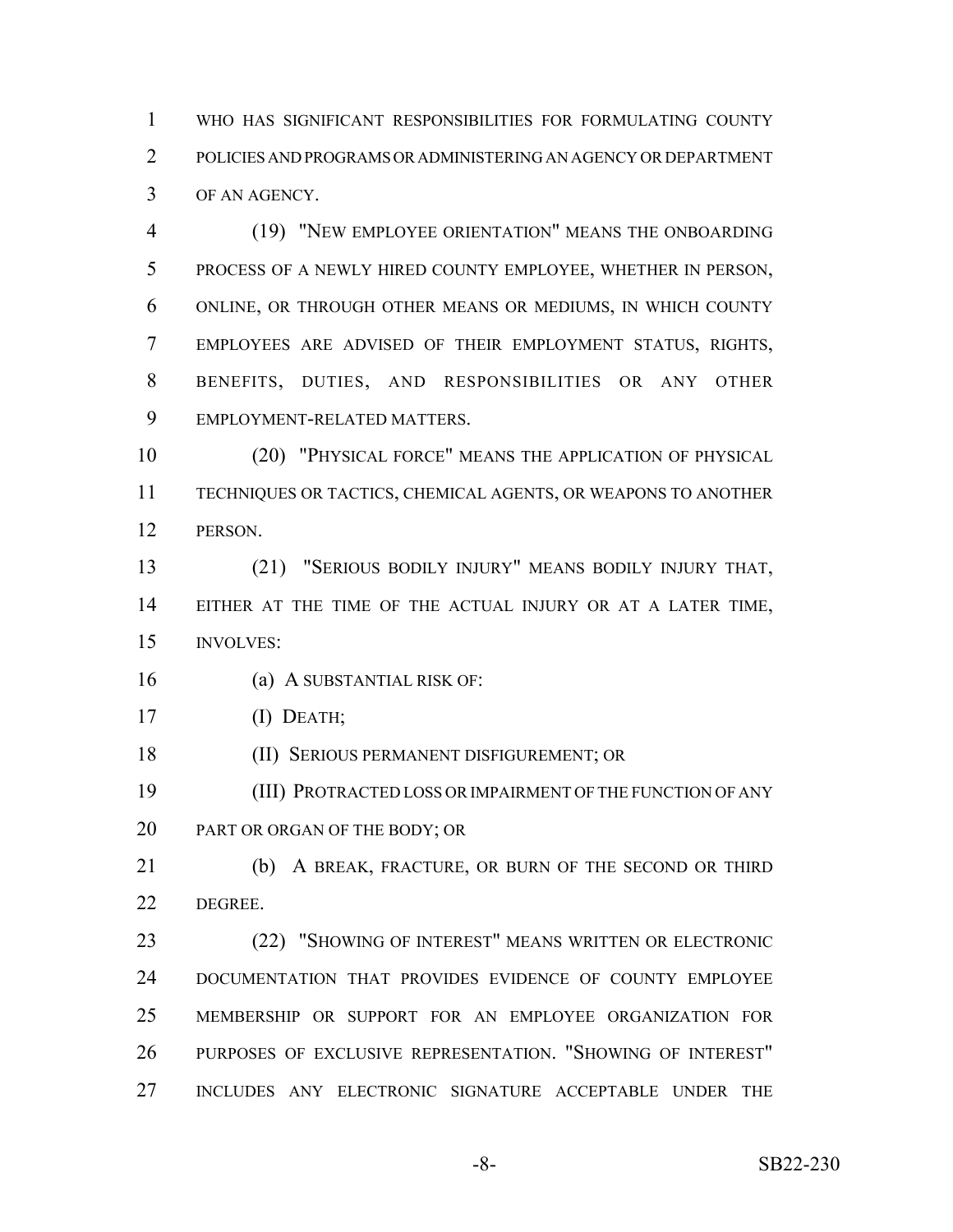"UNIFORM ELECTRONIC TRANSACTIONS ACT", ARTICLE 71.3 OF TITLE 24. (23) "TERMS AND CONDITIONS OF EMPLOYMENT" MEANS MATTERS AFFECTING THE EMPLOYMENT AND WORKING CONDITIONS OF COUNTY EMPLOYEES, INCLUDING HOURS AND PLACE OF WORK.

 **8-3.3-103. County employees - rights - obligations.** (1) COUNTY EMPLOYEES HAVE THE RIGHT TO:

(a) SELF-ORGANIZE;

(b) FORM, JOIN, OR ASSIST AN EMPLOYEE ORGANIZATION;

 (c) ENGAGE IN THE COLLECTIVE BARGAINING PROCESS AND THE FORMATION OF A COLLECTIVE BARGAINING AGREEMENT THROUGH REPRESENTATIVES OF THEIR OWN CHOOSING;

12 (d) ENGAGE IN OTHER CONCERTED ACTIVITIES FOR THE PURPOSE OF COLLECTIVE BARGAINING OR OTHER MUTUAL AID OR PROTECTION; AND (e) REFRAIN FROM ANY OR ALL CONCERTED ACTIVITIES WITHOUT INTERFERENCE, CONSTRAINT, OR COERCION BY A COUNTY OR AN EMPLOYEE ORGANIZATION.

 (2) COUNTY EMPLOYEES HAVE THE RIGHT TO COMMUNICATE WITH ONE ANOTHER AND WITH EMPLOYEE ORGANIZATION REPRESENTATIVES CONCERNING ORGANIZATION, REPRESENTATION, WORKPLACE ISSUES, COLLECTIVE BARGAINING, AND THE BUSINESS AND PROGRAMS OF AN EMPLOYEE ORGANIZATION AT COUNTY EMPLOYEE WORK SITES AND BY MEANS OF E-MAIL SYSTEMS, TEXT MESSAGES, OR OTHER ELECTRONIC 23 COMMUNICATIONS; TELEPHONE; PAPER DOCUMENTS; AND OTHER MEANS OF COMMUNICATION SUBJECT TO REASONABLE RESTRICTIONS. UPON CERTIFICATION OF AN EXCLUSIVE REPRESENTATIVE, THE RESTRICTIONS MUST BE DETERMINED THROUGH COLLECTIVE BARGAINING.

(3) COUNTY EMPLOYEES HAVE THE RIGHT TO HAVE THEIR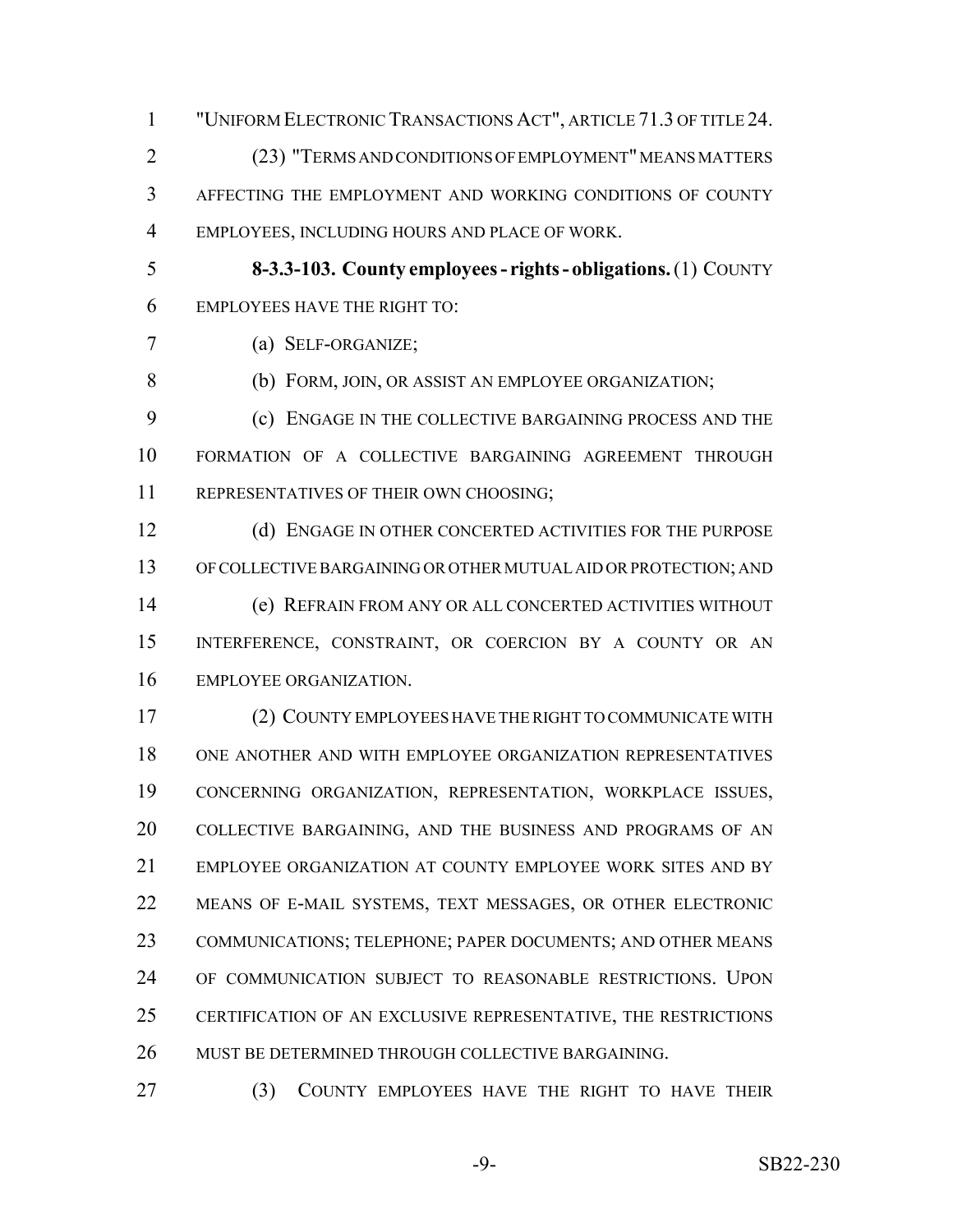EXCLUSIVE REPRESENTATIVE BE PRESENT AT:

 (a) ANY FORMAL DISCUSSION BETWEEN ONE OR MORE REPRESENTATIVES OF THE COUNTY AND ONE OR MORE COUNTY EMPLOYEES IN THE BARGAINING UNIT OR THEIR REPRESENTATIVES CONCERNING A GRIEVANCE, A PERSONNEL POLICY OR PRACTICE, OR ANY OTHER GENERAL CONDITION OF EMPLOYMENT; OR

 (b) ANY EXAMINATION OF A COUNTY EMPLOYEE IN THE BARGAINING UNIT BY A REPRESENTATIVE OF THE COUNTY IN CONNECTION WITH AN INVESTIGATION IF:

 (I) THE COUNTY EMPLOYEE REASONABLY BELIEVES THAT THE EXAMINATION MAY RESULT IN DISCIPLINARY ACTION AGAINST THE COUNTY EMPLOYEE; AND

13 (II) THE COUNTY EMPLOYEE REQUESTS REPRESENTATION.

 (4) A COUNTY SHALL ANNUALLY INFORM ITS COUNTY EMPLOYEES IN A BARGAINING UNIT WHO ARE REPRESENTED BY AN EXCLUSIVE REPRESENTATIVE OF THEIR RIGHTS UNDER SUBSECTION (3)(b) OF THIS SECTION.

 (5) COUNTY EMPLOYEES HAVE THE RIGHT TO FULLY PARTICIPATE 19 IN THE POLITICAL PROCESS. COUNTY EMPLOYEES, DURING NONWORKING HOURS, MAY SPEAK WITH MEMBERS OF THE PUBLIC AND THE COUNTY ON ANY MATTER OF PUBLIC CONCERN, INCLUDING THE TERMS AND CONDITIONS OF THEIR EMPLOYMENT, AND MAY ENGAGE IN OTHER POLITICAL ACTIVITIES IN THE SAME MANNER AS OTHER RESIDENTS OF COLORADO, WITHOUT DISCRIMINATION, INTIMIDATION, OR RETALIATION. **8-3.3-104. Exclusive representatives - rights.** (1) A COUNTY

 SHALL GIVE THE EXCLUSIVE REPRESENTATIVE REASONABLE ACCESS TO COUNTY EMPLOYEES AT WORK, THROUGH ELECTRONIC COMMUNICATION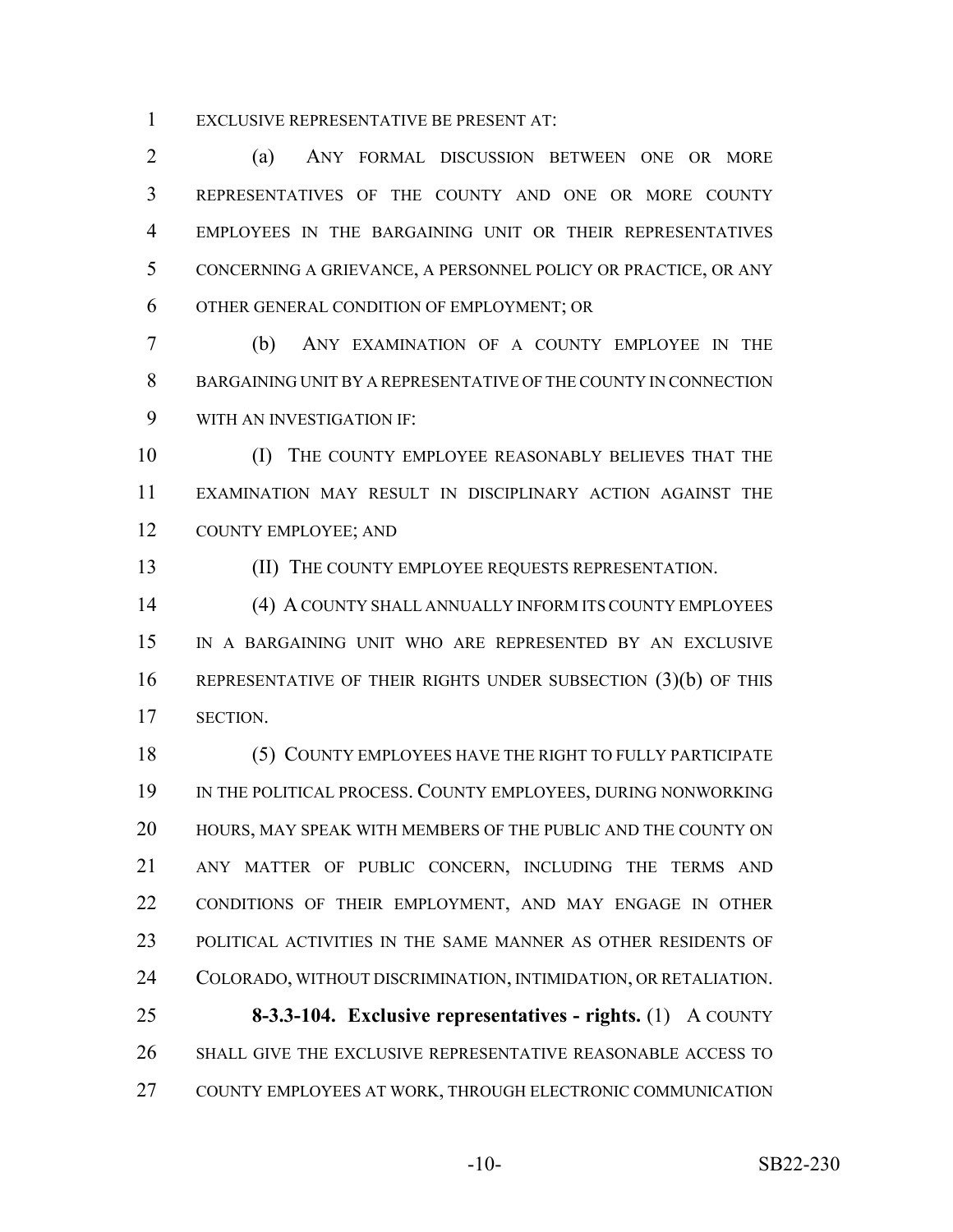AND OTHER MEANS. REASONABLE ACCESS MUST BE DETERMINED 2 THROUGH COLLECTIVE BARGAINING.

 (2) AT THE END OF EACH CALENDAR QUARTER, A COUNTY SHALL PROVIDE TO THE EXCLUSIVE REPRESENTATIVE THE FOLLOWING INFORMATION FOR EACH COUNTY EMPLOYEE IN THE BARGAINING UNIT:

 (a) THE NAME, EMPLOYEE IDENTIFICATION NUMBER, DEPARTMENT, JOB CLASSIFICATION, JOB TITLE, WORK TELEPHONE NUMBER, WORK E-MAIL ADDRESS, WORK ADDRESS, WORK LOCATION, SALARY, AND DATE OF HIRE OF EACH COUNTY EMPLOYEE AS CONTAINED IN THE COUNTY'S RECORDS; AND

 (b) THE HOME ADDRESS, HOME AND PERSONAL CELLULAR TELEPHONE NUMBERS, AND PERSONAL E-MAIL ADDRESS OF EACH COUNTY EMPLOYEE, UNLESS DIRECTED BY THE COUNTY EMPLOYEE NOT TO PROVIDE 14 SOME OR ALL OF THE INFORMATION.

 (3) (a) (I) WITHIN THIRTY DAYS AFTER A COUNTY EMPLOYEE IS HIRED, THE COUNTY SHALL PROVIDE THE EXCLUSIVE REPRESENTATIVE WITH AN OPPORTUNITY TO MEET WITH THAT COUNTY EMPLOYEE DURING WORK TIME AS DETERMINED PURSUANT TO SUBSECTION (3)(a)(III) OF THIS SECTION.

20 (II) THE COUNTY SHALL PROVIDE THE EXCLUSIVE REPRESENTATIVE NOTICE AT LEAST TEN DAYS IN ADVANCE OF A NEW EMPLOYEE ORIENTATION; EXCEPT THAT A SHORTER NOTICE MAY BE PROVIDED WHEN THERE IS AN URGENT NEED, CRITICAL TO THE COUNTY'S OPERATIONS, THAT WAS NOT REASONABLY FORESEEABLE.

25 (III) THE COUNTY AND THE EXCLUSIVE REPRESENTATIVE SHALL DETERMINE THE STRUCTURE, TIME, AND MANNER OF THE EMPLOYEE ORGANIZATION'S ACCESS TO COUNTY EMPLOYEES THROUGH COLLECTIVE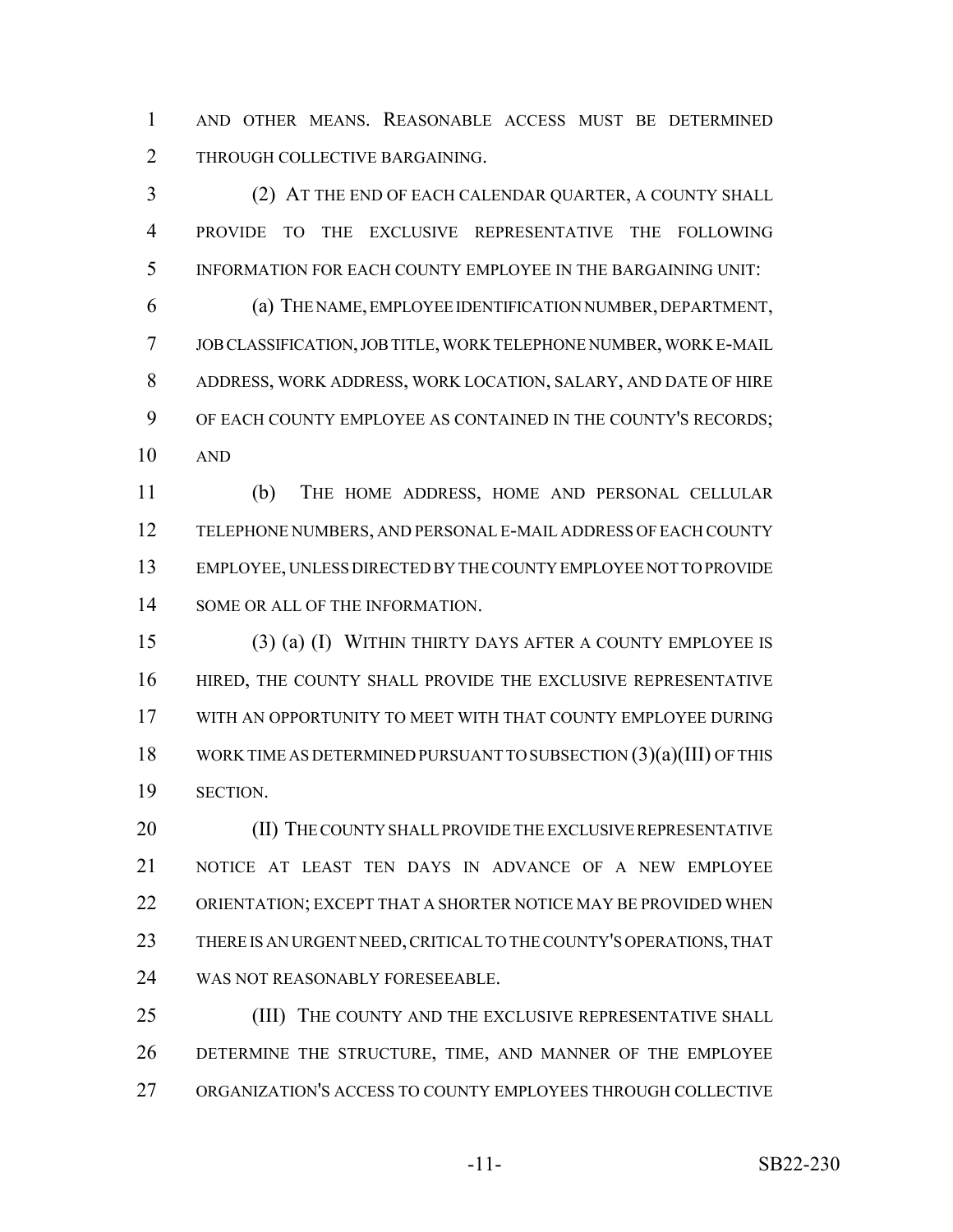BARGAINING. THE COLLECTIVE BARGAINING AGREEMENT MUST PROVIDE THE EXCLUSIVE REPRESENTATIVE ACCESS TO THE COUNTY'S EMPLOYEE ORIENTATION AND ORIENTATION MATERIALS AND INFORMATION.

 (b) THE COUNTY SHALL PAY ITS COUNTY EMPLOYEES FOR THE TIME EMPLOYEES MEET WITH THE EXCLUSIVE REPRESENTATIVE PURSUANT TO THIS SUBSECTION (3). THE COUNTY SHALL PAY EACH COUNTY EMPLOYEE THE SAME RATE OF PAY THAT THE EMPLOYEE IS PAID DURING NORMAL WORK HOURS.

 (4) THE COUNTY SHALL MAKE PAYROLL DEDUCTIONS FOR MEMBERSHIP DUES AND OTHER PAYMENTS THAT COUNTY EMPLOYEES AUTHORIZE TO BE MADE TO THE EXCLUSIVE REPRESENTATIVE AND RELATED ENTITIES. THE EXCLUSIVE REPRESENTATIVE AND RELATED ENTITIES SHALL BE THE ONLY ORGANIZATIONS FOR WHICH THE COUNTY SHALL MAKE PAYROLL DEDUCTIONS FROM COUNTY EMPLOYEES WHO ARE IN A BARGAINING UNIT REPRESENTED BY THE EXCLUSIVE REPRESENTATIVE.

 (5) (a) THE COUNTY SHALL HONOR THE TERMS OF COUNTY EMPLOYEES' AUTHORIZATIONS FOR PAYROLL DEDUCTIONS MADE IN ANY FORM THAT SATISFIES THE REQUIREMENTS OF THE "UNIFORM ELECTRONIC TRANSACTIONS ACT", ARTICLE 71.3 OF TITLE 24, INCLUDING WITHOUT LIMITATION ELECTRONIC AUTHORIZATIONS, INCLUDING VOICE AUTHORIZATIONS, THAT MEET THE REQUIREMENTS OF AN ELECTRONIC 22 SIGNATURE AS DEFINED IN SECTION 24-71.3-102 (8).

 (b) AT THE ELECTION OF THE EXCLUSIVE REPRESENTATIVE, A COUNTY EMPLOYEE'S REQUEST TO CANCEL OR CHANGE AUTHORIZATIONS FOR PAYROLL DEDUCTIONS MUST BE DIRECTED TO THE EXCLUSIVE REPRESENTATIVE RATHER THAN TO THE COUNTY. IN SUCH CASE, THE EXCLUSIVE REPRESENTATIVE IS RESPONSIBLE FOR PROCESSING THE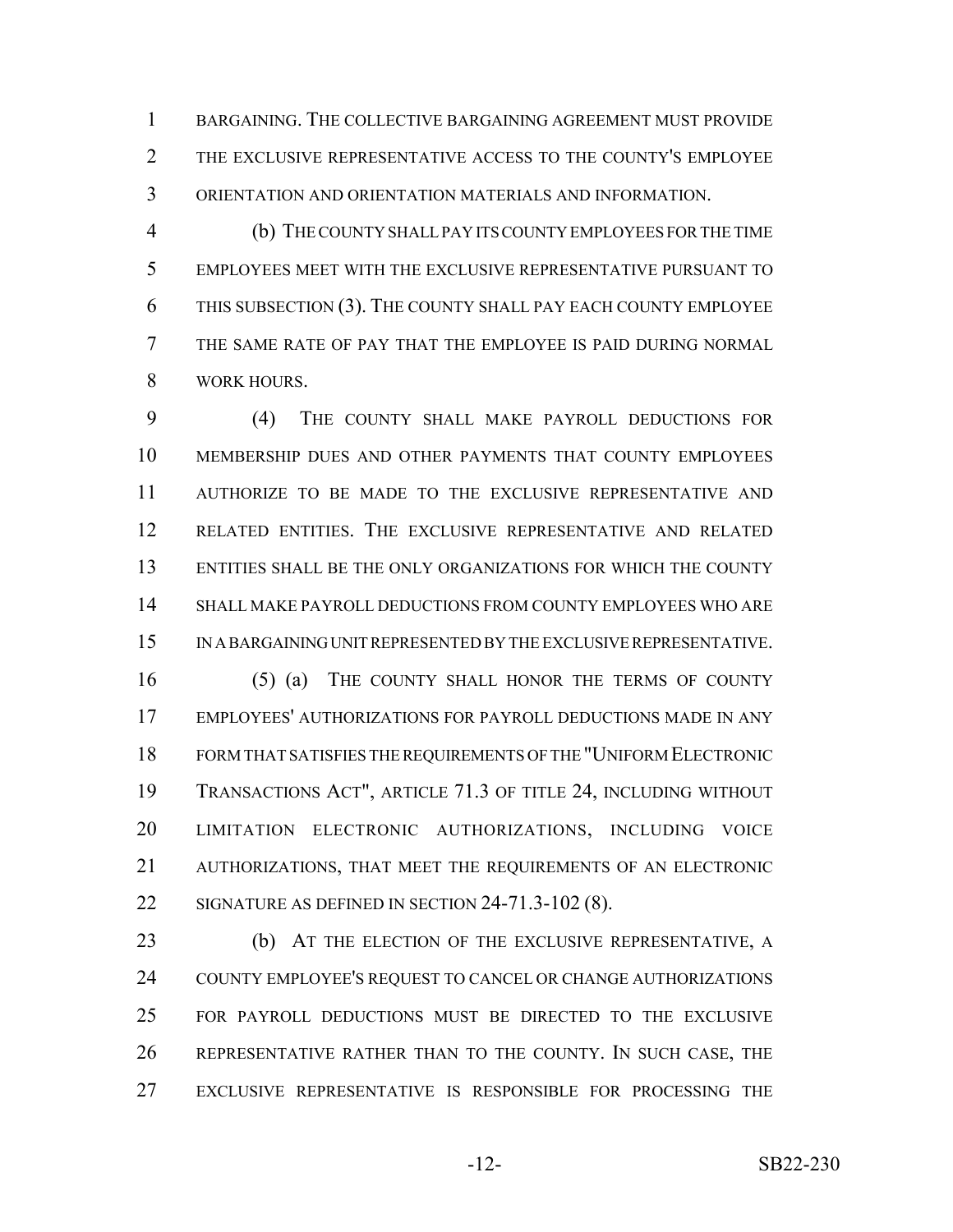REQUEST IN ACCORDANCE WITH THE TERMS OF THE AUTHORIZATION. AN AUTHORIZATION FOR A PAYROLL DEDUCTION MAY NOT BE IRREVOCABLE FOR A PERIOD OF MORE THAN ONE YEAR.

 (c) AN EXCLUSIVE REPRESENTATIVE THAT CERTIFIES THAT IT HAS AND WILL MAINTAIN INDIVIDUAL COUNTY EMPLOYEE AUTHORIZATIONS IS NOT REQUIRED TO PROVIDE A COPY OF AN INDIVIDUAL AUTHORIZATION TO THE COUNTY UNLESS A DISPUTE ARISES ABOUT THE EXISTENCE OR TERMS OF THAT AUTHORIZATION. THE EXCLUSIVE REPRESENTATIVE SHALL INDEMNIFY THE COUNTY FOR ANY CLAIMS MADE BY THE COUNTY EMPLOYEE FOR DEDUCTIONS MADE IN RELIANCE ON INFORMATION MAINTAINED BY THE EXCLUSIVE REPRESENTATIVE.

 **8-3.3-105. Counties - rights.** (1) UNLESS OTHERWISE AGREED TO 13 BY A COUNTY IN A COLLECTIVE BARGAINING AGREEMENT, THIS ARTICLE 3.3 DOES NOT IMPAIR THE RIGHT AND RESPONSIBILITY OF EACH COUNTY TO:

 (a) DETERMINE AND CARRY OUT ANY MISSION, INITIATIVE, TASK FORCE, AGENDA, POLICY, OR PROGRAM OF ANY DEPARTMENT, DIVISION, 18 OFFICE, OR OTHER SUBDIVISION OF THE COUNTY;

 (b) ESTABLISH AND OVERSEE A BUDGET, FINANCES, AND ACCOUNTING;

**(c) DETERMINE THE UTILIZATION OF TECHNOLOGY;** 

22 (d) NEGOTIATE, PROCURE, AND ADMINISTER CONTRACTS THAT THE COUNTY HAS LAWFUL AUTHORITY TO ENTER;

(e) MAKE, AMEND, ENFORCE, OR REVOKE REASONABLE PERSONAL

CONDUCT RULES SUBJECT TO ITS OBLIGATION TO COLLECTIVELY BARGAIN

WITH AN EXCLUSIVE REPRESENTATIVE; OR

**(f)** TAKE ACTIONS AS MAY BE NECESSARY TO CARRY OUT ANY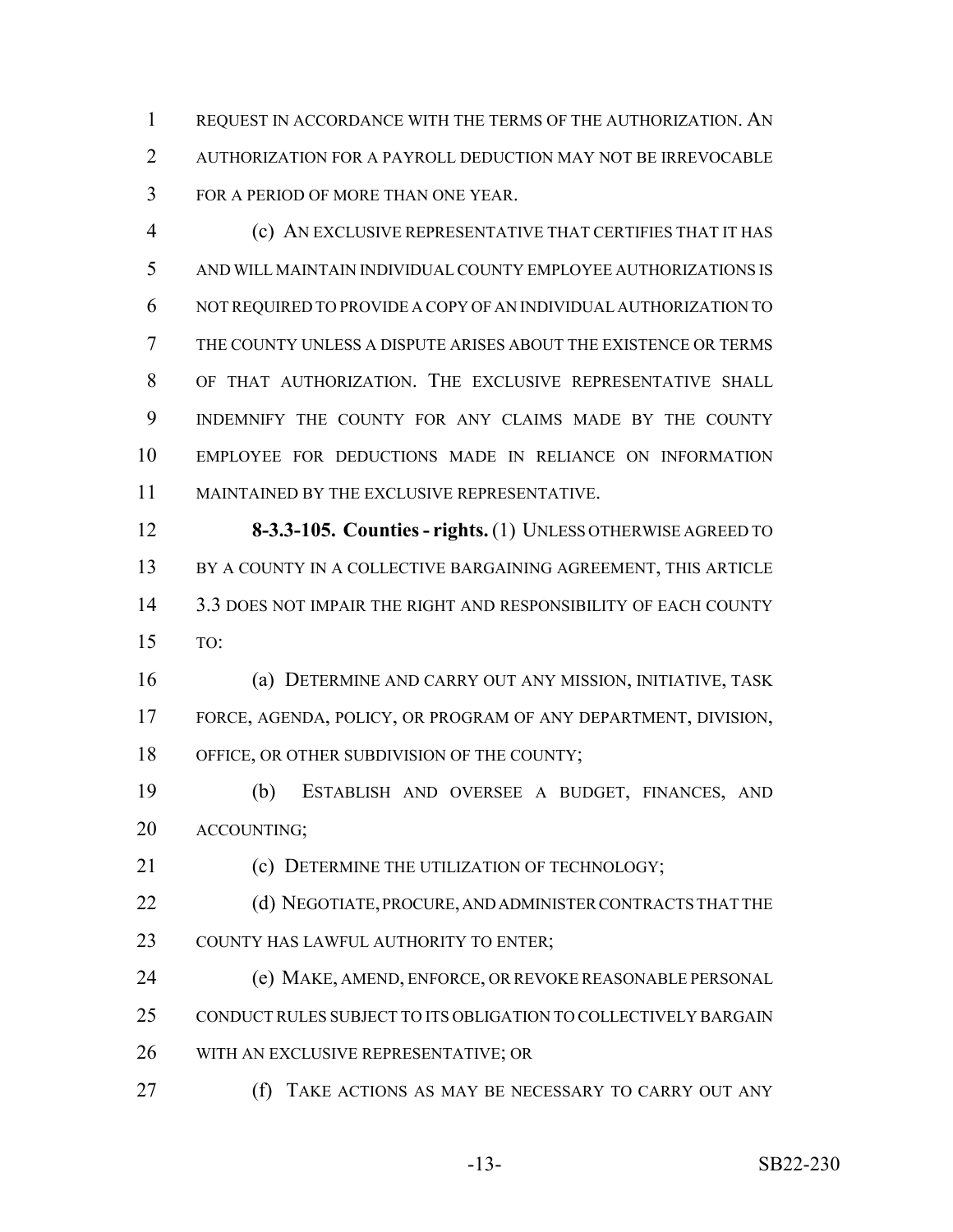GOVERNMENT FUNCTION DURING AN EMERGENCY DECLARED BY A COMPETENT AUTHORITY.

 **8-3.3-106. Director powers and duties - administration - rules - enforcement - hearing officers.** (1) THE DIRECTOR SHALL ENFORCE, INTERPRET, APPLY, AND ADMINISTER THE PROVISIONS OF THIS ARTICLE 3.3 THROUGH RULE-MAKING, HEARINGS, AND APPEALS, INCLUDING THE ESTABLISHMENT OF PROCEDURES FOR:

 (a) DESIGNATING APPROPRIATE BARGAINING UNITS UNDER SECTION 8-3.3-110;

 (b) SELECTING, CERTIFYING, AND DECERTIFYING EXCLUSIVE REPRESENTATIVES AS PROVIDED IN THIS ARTICLE 3.3; AND

 (c) FILING, HEARING, AND DETERMINING COMPLAINTS OF UNFAIR 13 LABOR PRACTICES PURSUANT TO SECTION 8-3.3-115.

 (2) FOR THE PURPOSES OF ADJUDICATING DISPUTES AND ENFORCING THE PROVISIONS OF THIS ARTICLE 3.3 AND RULES ADOPTED PURSUANT TO THIS ARTICLE 3.3, THE DIRECTOR MAY CONDUCT HEARINGS AND ADMINISTER OATHS, EXAMINE WITNESSES AND DOCUMENTS, TAKE TESTIMONY AND RECEIVE EVIDENCE, AND ISSUE SUBPOENAS TO COMPEL THE ATTENDANCE OF WITNESSES AND THE PRODUCTION OF RECORDS.

20 (3) (a) THE DIRECTOR MAY DELEGATE THE POWERS SPECIFIED IN SUBSECTION (2) OF THIS SECTION TO HEARING OFFICERS. A HEARING OFFICER SHALL MAKE A DECISION ON EACH RELEVANT ISSUE RAISED, INCLUDING FINDINGS OF FACT, CONCLUSIONS OF LAW, AND AN ORDER.

 (b) THE DECISION AND ORDER OF A HEARING OFFICER CONSTITUTES A FINAL AGENCY ACTION PURSUANT TO SECTION 24-4-106.THE DIRECTOR SHALL PROMPTLY PROVIDE ALL PARTIES WITH A COPY OF THE HEARING OFFICER'S DECISION BY UNITED STATES MAIL OR BY ELECTRONIC MAIL. A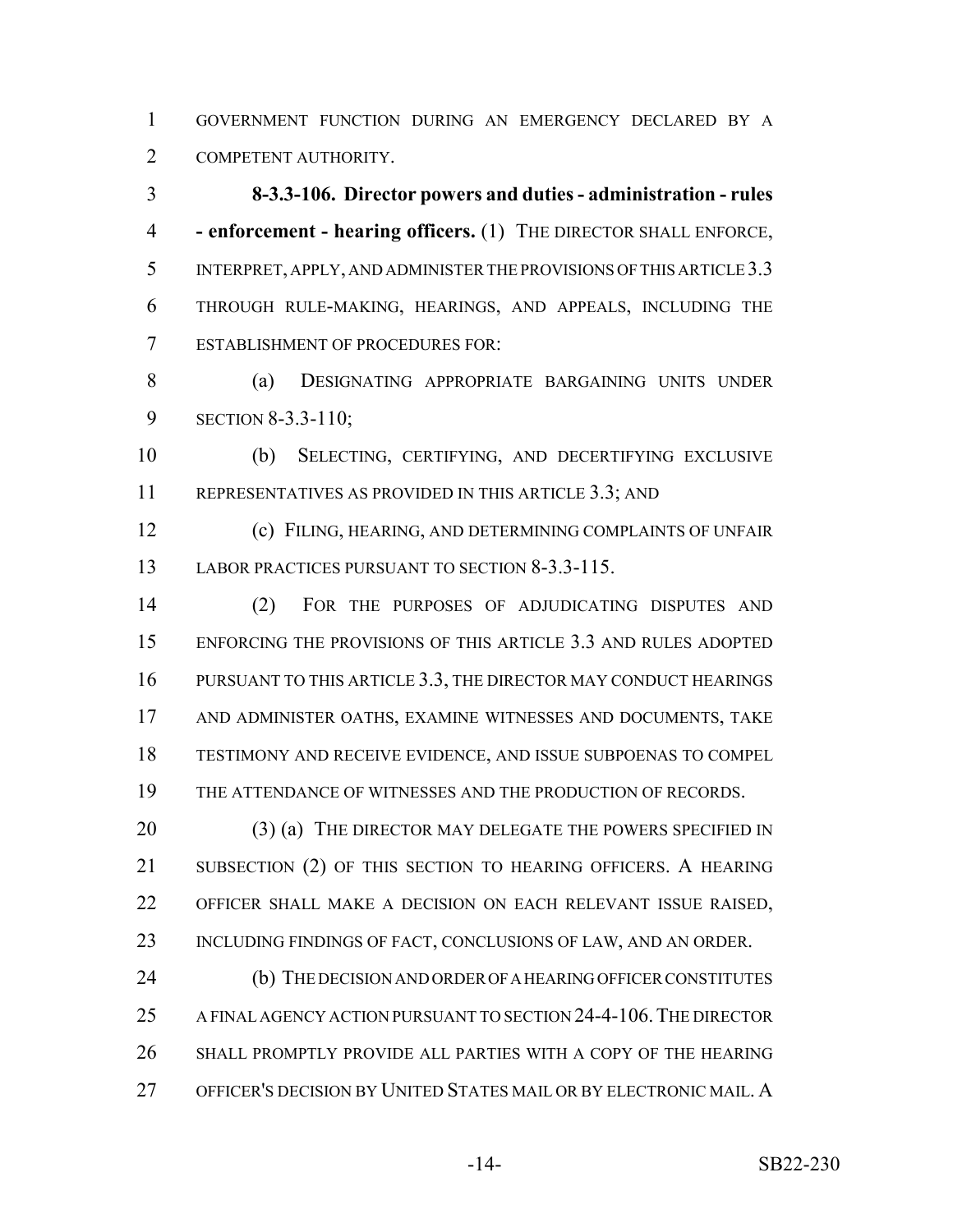PARTY MAY SEEK JUDICIAL REVIEW OF THE DECISION PURSUANT TO 2 SECTION 24-4-106.

 (4) THE DIRECTOR AND A HEARING OFFICER HAVE THE POWER TO ENFORCE PROVISIONS OF THIS ARTICLE 3.3 THROUGH THE IMPOSITION OF:

(a) APPROPRIATE ADMINISTRATIVE REMEDIES;

 (b) ACTUAL DAMAGES RELATED TO EMPLOYEE ORGANIZATION DUES;

8 (c) BACK PAY, INCLUDING BENEFITS;

9 (d) REINSTATEMENT OF THE COUNTY EMPLOYEE WITH THE SAME SENIORITY STATUS THAT THE EMPLOYEE WOULD HAVE HAD BUT FOR THE VIOLATION;

 (e) OTHER REMEDIES TO ADDRESS ANY LOSS SUFFERED BY A COUNTY EMPLOYEE OR GROUP OF COUNTY EMPLOYEES FROM UNLAWFUL CONDUCT BY A COUNTY; AND

 (f) DECLARATORY OR INJUNCTIVE RELIEF OR PROVISIONAL REMEDIES, INCLUDING TEMPORARY RESTRAINING ORDERS OR PRELIMINARY INJUNCTIONS.

(5) THE DIRECTOR SHALL MAINTAIN ON THE DIVISION'S WEBSITE:

 (a) CURRENT VERSIONS OF THIS ARTICLE 3.3 AND THE RULES 20 ADOPTED PURSUANT TO THIS ARTICLE 3.3;

(b) ALL HEARING OFFICER DECISIONS AND ORDERS;

22 (c) ALL FINAL JUDGMENTS AND WRITTEN DECISIONS OF FACT FINDERS PURSUANT TO SECTION 8-3.3-114; AND

24 (d) ALL ADMINISTRATIVE DETERMINATIONS OF CERTIFICATION AND DECERTIFICATION OF EXCLUSIVE REPRESENTATIVES.

 (6) THE DIRECTOR MAY ADOPT RULES AS NECESSARY TO 27 IMPLEMENT AND ADMINISTER THIS ARTICLE 3.3, INCLUDING RULES: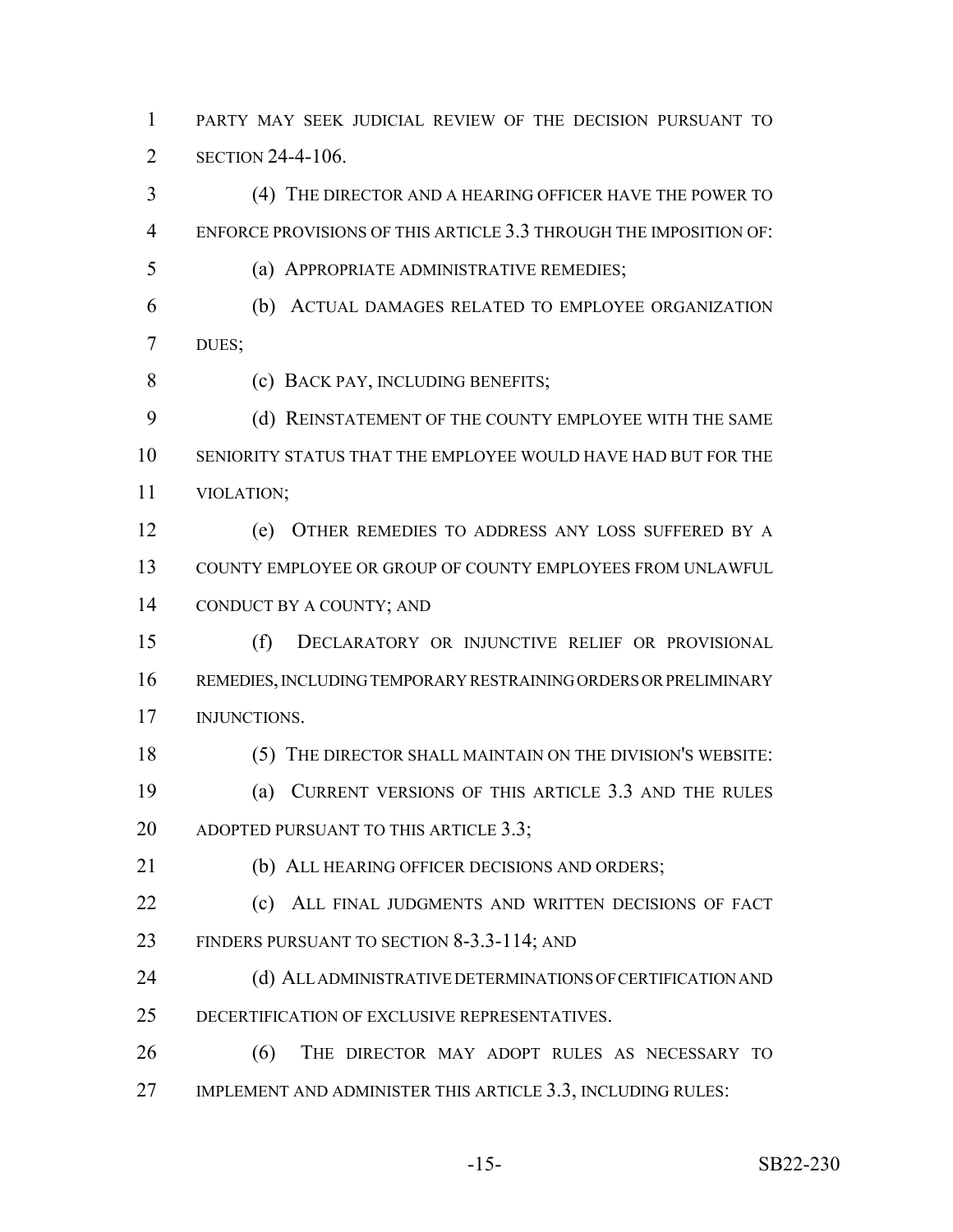(a) TO ESTABLISH PROCEDURES AS SPECIFIED IN SUBSECTION (1) OF THIS SECTION;

 (b) GOVERNING HEARINGS CONDUCTED PURSUANT TO THIS ARTICLE 3.3;

 (c) REGARDING OBJECTIONS TO THE CONDUCT OF AN ELECTION PURSUANT TO SECTION 8-3.3-109; AND

 (d) REGARDING FACT FINDING PURSUANT TO SECTION 8-3.3-114. (7) THE DIVISION SHALL PARTNER WITH THE FEDERAL MEDIATION AND CONCILIATION SERVICE TO OFFER TRAINING IN INTEREST-BASED BARGAINING UPON THE MUTUAL REQUEST OF AN EMPLOYEE ORGANIZATION AND A COUNTY.

 **8-3.3-107. Judicial enforcement.** THE DIRECTOR OR ANY PARTY OF INTEREST MAY REQUEST THE APPROPRIATE DISTRICT COURT TO ENFORCE ORDERS ISSUED PURSUANT TO THIS ARTICLE 3.3, INCLUDING THOSE FOR APPROPRIATE TEMPORARY RELIEF AND RESTRAINING ORDERS. THE COURT SHALL CONSIDER THE REQUEST FOR ENFORCEMENT BASED ON THE RECORD MADE BEFORE THE DIRECTOR OR HEARING OFFICER. THE COURT SHALL UPHOLD THE ACTION OF THE DIRECTOR OR HEARING OFFICER AND TAKE APPROPRIATE ACTION TO ENFORCE THE ACTION, UNLESS THE COURT CONCLUDES THAT THE ORDER IS UNLAWFUL PURSUANT TO SECTION  $24-4-106$  (7)(b).

 **8-3.3-108. Certification of the employee organization as the exclusive representative - rules.** (1) (a) ON AND AFTER JANUARY 1, 24 2023, THE DIRECTOR SHALL CERTIFY AND A COUNTY SHALL RECOGNIZE AN EMPLOYEE ORGANIZATION AS THE EXCLUSIVE REPRESENTATIVE OF A BARGAINING UNIT UPON:

**(I) A SHOWING OF MAJORITY SUPPORT THROUGH SUBMISSION BY**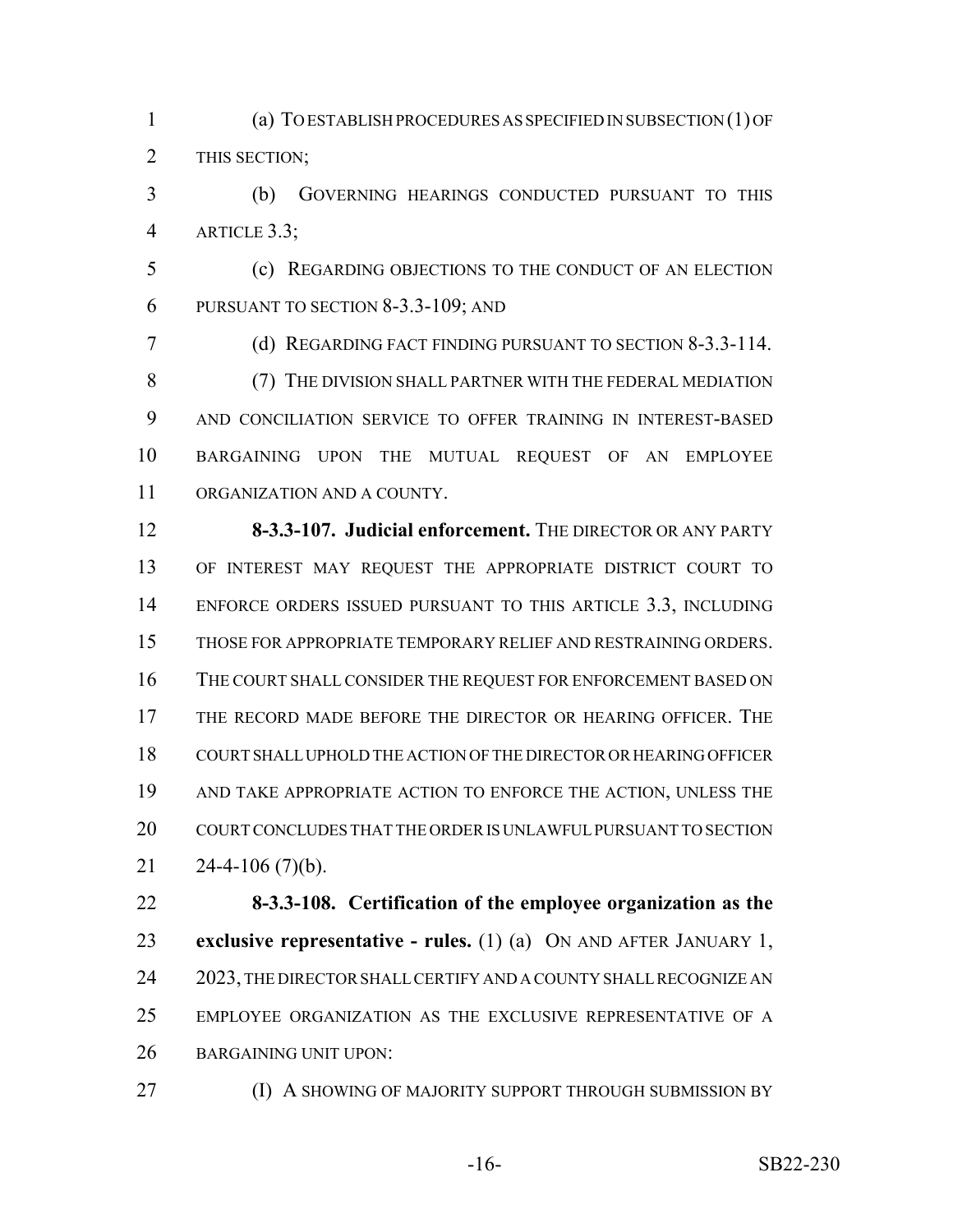AN EMPLOYEE ORGANIZATION TO THE DIRECTOR OF A SHOWING OF 2 INTEREST DEMONSTRATING THAT MORE THAN FIFTY PERCENT OF THE COUNTY EMPLOYEES IN A BARGAINING UNIT HAVE AUTHORIZED THE EMPLOYEE ORGANIZATION TO REPRESENT THEM FOR THE PURPOSE OF COLLECTIVE BARGAINING; OR

 (II) A SECRET BALLOT ELECTION IN WHICH THE EMPLOYEE ORGANIZATION RECEIVES MORE THAN FIFTY PERCENT OF THE VALID BALLOTS CAST. AN ELECTION SHALL TAKE PLACE WHEN, IN ACCORDANCE WITH RULES PROMULGATED BY THE DIRECTOR, A PETITION IS FILED BY AN EMPLOYEE ORGANIZATION CONTAINING A SHOWING OF INTEREST OF AT LEAST THIRTY PERCENT OF THE COUNTY EMPLOYEES IN A BARGAINING UNIT.

 (b) THE SUFFICIENCY OF THE SHOWING OF INTEREST IN A REPRESENTATION ELECTION OR MAJORITY SUPPORT FOR EXCLUSIVE REPRESENTATION IS AN ADMINISTRATIVE DETERMINATION MADE BY THE DIRECTOR OR THE DIRECTOR'S DESIGNEE AND IS NOT SUBJECT TO CHALLENGE BY ANY PERSON. THE DIRECTOR SHALL NOT DISCLOSE THE IDENTITY OF ANY COUNTY EMPLOYEE WHO HAS PARTICIPATED IN THE SHOWING OF INTEREST OR DEMONSTRATION OF MAJORITY SUPPORT TO ANY PERSON.

21 (2) (a) THE DIRECTOR SHALL DEEM AN EMPLOYEE ORGANIZATION CERTIFIED AS THE EXCLUSIVE REPRESENTATIVE IF, ON OR BEFORE 23 JANUARY 1, 2022, A COUNTY RECOGNIZED THE EMPLOYEE ORGANIZATION AS THE EXCLUSIVE REPRESENTATIVE OF A BARGAINING UNIT. THE EMPLOYEE ORGANIZATION MUST BE CERTIFIED AS THE EXCLUSIVE REPRESENTATIVE FOR THE BARGAINING UNIT UNTIL OR UNLESS THE EMPLOYEE ORGANIZATION IS DECERTIFIED AS THE EXCLUSIVE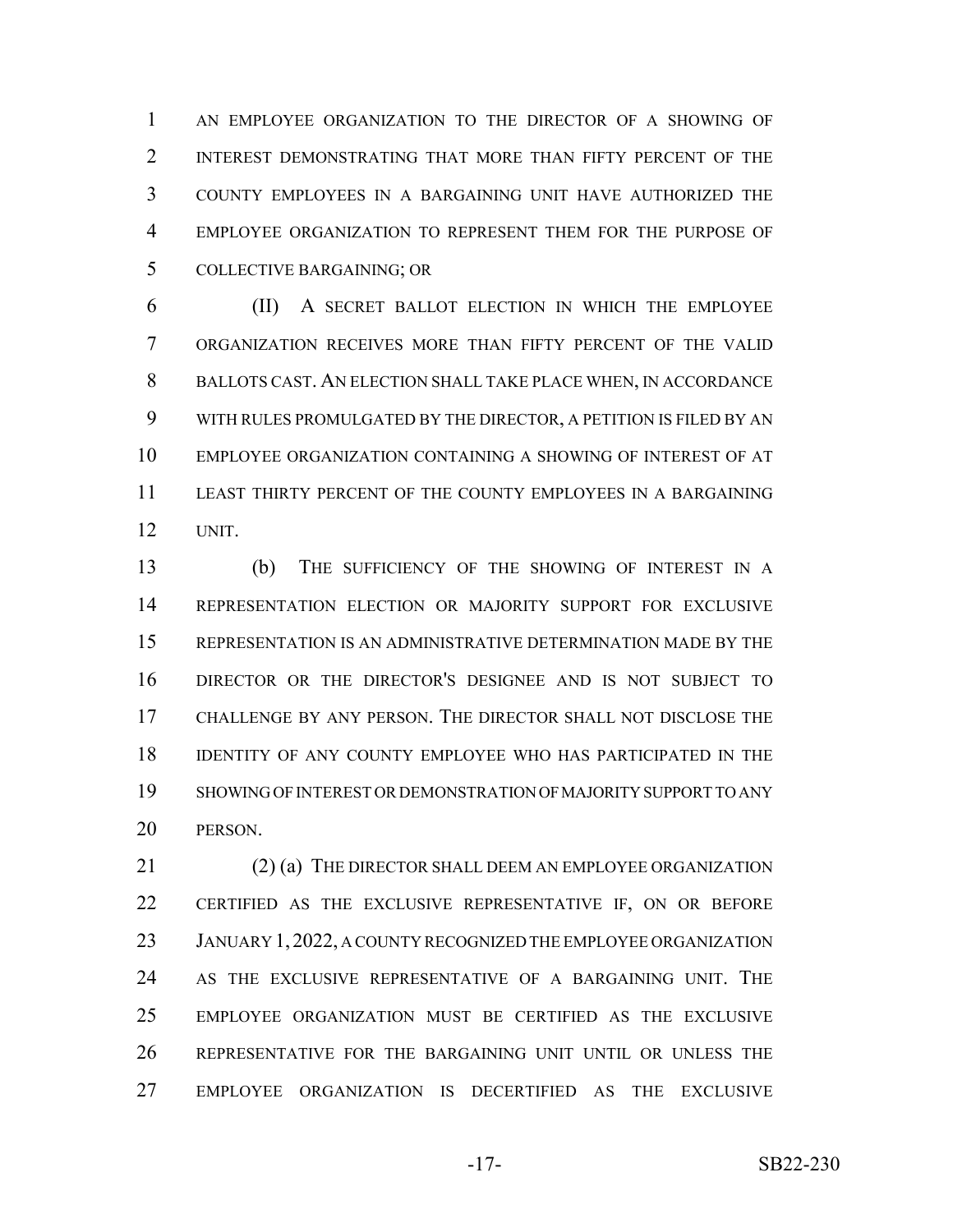1 REPRESENTATIVE IN ACCORDANCE WITH THIS ARTICLE 3.3.

 (b) THE DIRECTOR SHALL DEEM AN EMPLOYEE ORGANIZATION CERTIFIED AS THE EXCLUSIVE REPRESENTATIVE IF A COUNTY, AFTER JANUARY 1, 2022, AND BEFORE JANUARY 1, 2023, RECOGNIZED THE EMPLOYEE ORGANIZATION AS THE EXCLUSIVE REPRESENTATIVE AND THE RECOGNITION WAS BASED ON A DEMONSTRATION OF MAJORITY SUPPORT BY THE EMPLOYEE ORGANIZATION OR THE EMPLOYEE ORGANIZATION WAS SELECTED IN A SECRET BALLOT ELECTION BY A MAJORITY OF BARGAINING UNIT COUNTY EMPLOYEES VOTING IN THE ELECTION. THE EMPLOYEE ORGANIZATION MUST BE CERTIFIED AS THE EXCLUSIVE REPRESENTATIVE OF THE BARGAINING UNIT UNTIL OR UNLESS THE EMPLOYEE ORGANIZATION IS DECERTIFIED AS THE EXCLUSIVE REPRESENTATIVE IN ACCORDANCE WITH THIS ARTICLE 3.3.

 (c) NO COUNTY EMPLOYEE POSITIONS IN A DEEMED CERTIFIED BARGAINING UNIT MAY BE EXCLUDED FROM THE BARGAINING UNIT, EXCEPT BY AGREEMENT OF THE EXCLUSIVE REPRESENTATIVE AND THE COUNTY.

 **8-3.3-109. Process for employee organization certification - intervening employee organizations - secret ballot elections - rules.** 20 (1) (a) UPON THE FILING OF A PETITION BY AN EMPLOYEE ORGANIZATION SEEKING EXCLUSIVE RECOGNITION, THE DIRECTOR SHALL REQUIRE THE COUNTY TO DISTRIBUTE NOTICE TO ALL COUNTY EMPLOYEES IN THE APPLICABLE BARGAINING UNIT THAT MUST IDENTIFY THE PETITIONER, THE 24 BARGAINING UNIT SOUGHT BY THE PETITIONER, THE ELECTION PROCESS, AND AN ADVISEMENT OF COUNTY EMPLOYEE RIGHTS UNDER SECTION 8-3.3-103 (1), (2), AND (3).

(b) IF THE PETITION FOR EXCLUSIVE RECOGNITION IS BASED ON A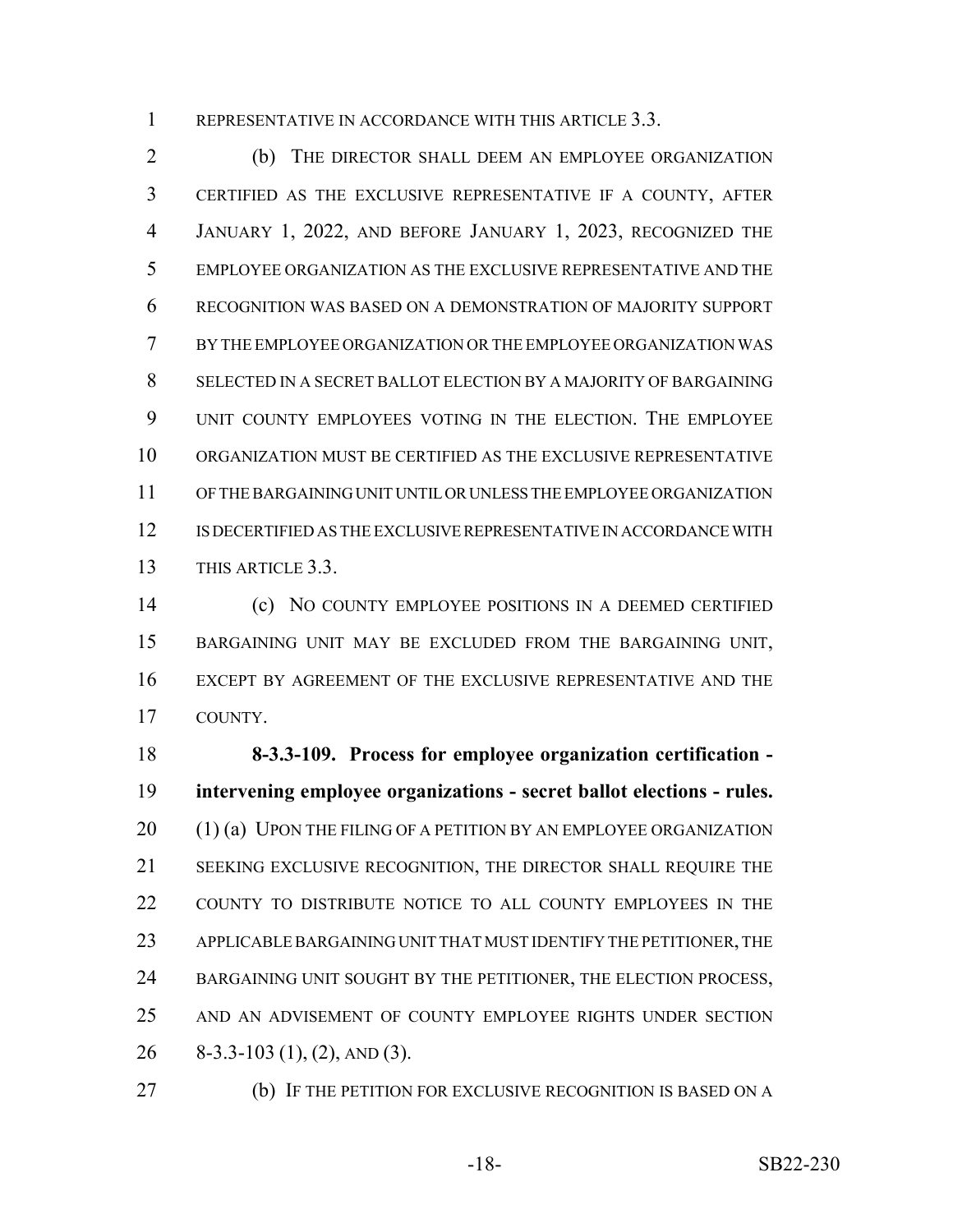DEMONSTRATION OF MAJORITY SUPPORT WITHOUT AN ELECTION, THE COUNTY SHALL INDICATE THIS ON THE NOTICE REQUIRED BY SUBSECTION (1)(a) OF THIS SECTION, AND THE DIRECTOR SHALL CERTIFY THE EMPLOYEE ORGANIZATION AS THE EXCLUSIVE REPRESENTATIVE UPON VALIDATION OF MAJORITY SUPPORT OF THE COUNTY EMPLOYEES, UNLESS ANOTHER EMPLOYEE ORGANIZATION INTERVENES IN ACCORDANCE WITH SUBSECTION (2) OF THIS SECTION. IF A PETITIONING EMPLOYEE ORGANIZATION HAS SUBMITTED A SUFFICIENT SHOWING OF INTEREST TO QUALIFY AS AN INTERVENER, THE DIRECTOR SHALL ORDER A SECRET BALLOT ELECTION IN ACCORDANCE WITH THIS SECTION.

 (2) WITHIN TEN DAYS AFTER THE DATE THE NOTICE REQUIRED IN 12 SUBSECTION (1) OF THIS SECTION IS FIRST DISTRIBUTED, OTHER EMPLOYEE ORGANIZATIONS MAY SEEK TO INTERVENE IN THE CERTIFICATION PROCESS. AN INTERVENER ORGANIZATION SHALL FILE A PETITION WITH THE DIRECTOR CONTAINING THE SIGNATURES OF NOT LESS THAN THIRTY PERCENT OF THE COUNTY EMPLOYEES IN THE BARGAINING UNIT CLAIMED 17 TO BE APPROPRIATE BY THE INTERVENER.

 (3) IF THERE IS A DISPUTE REGARDING THE POSITIONS TO BE 19 INCLUDED IN THE APPROPRIATE BARGAINING UNIT, THE DIRECTOR SHALL PROMPTLY ORDER A HEARING CONDUCTED IN ACCORDANCE WITH THE RULES ADOPTED PURSUANT TO THIS ARTICLE 3.3. UPON DETERMINATION OF THE COMPOSITION OF THE APPROPRIATE BARGAINING UNIT, WHETHER BY CONSENT OF THE PARTIES OR UPON A DECISION BY THE DIRECTOR OR THE DIRECTOR'S DESIGNEE, THE DIRECTOR SHALL DETERMINE THE SUFFICIENCY OF THE SHOWING OF INTEREST OF EACH PETITIONER. IF A PETITIONER LACKS A SUFFICIENT SHOWING OF INTEREST, THE DIRECTOR SHALL PROVIDE THAT PETITIONER WITH A TEN-DAY OPPORTUNITY TO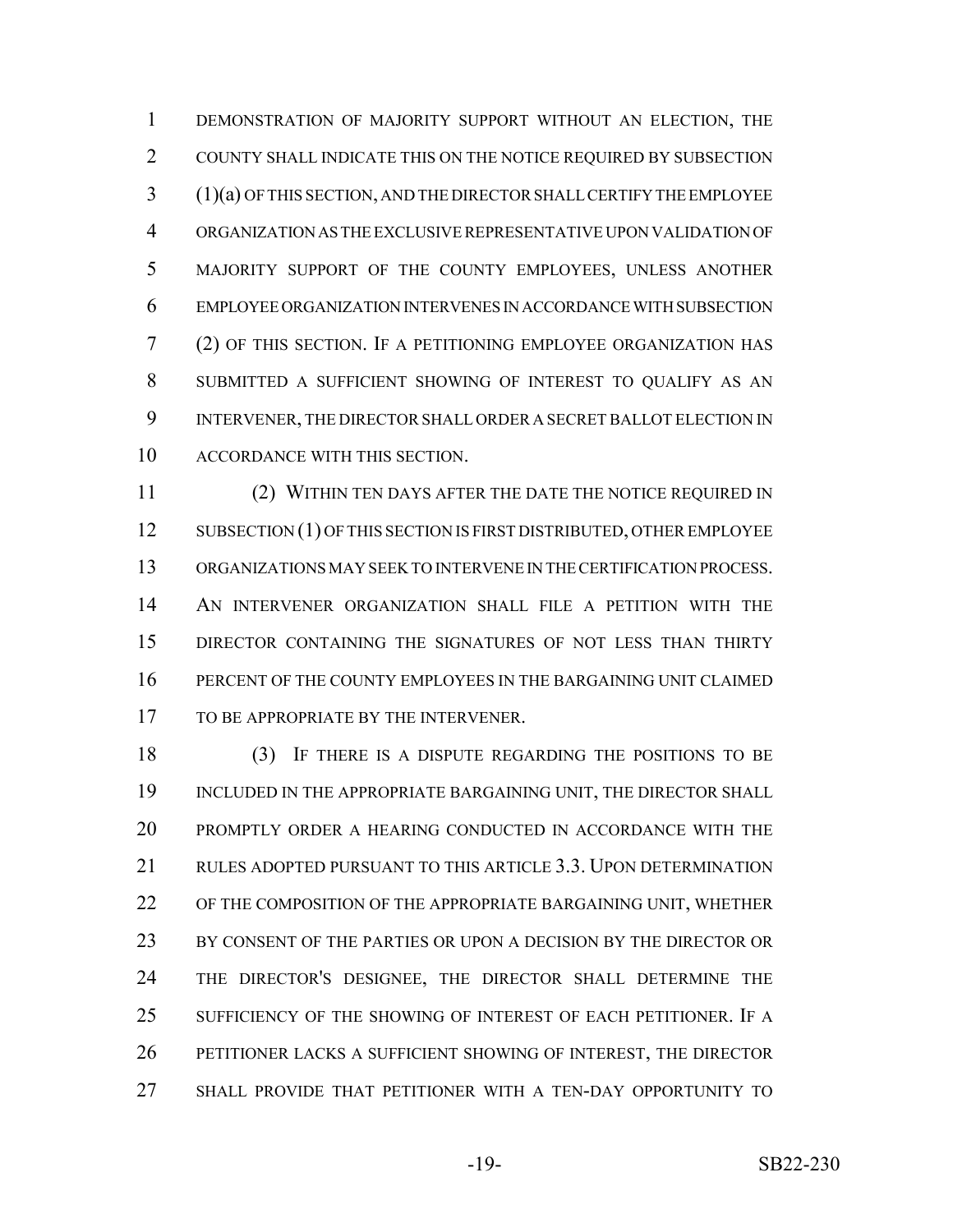DEMONSTRATE A SUFFICIENT SHOWING OF INTEREST IN THE BARGAINING UNIT THAT WAS DEEMED APPROPRIATE.

 (4) WITHIN TEN DAYS AFTER THE DIRECTOR'S DETERMINATION THAT A SUFFICIENT SHOWING OF INTEREST HAS BEEN PROVIDED PURSUANT TO SUBSECTION (3) OF THIS SECTION, THE DIRECTOR SHALL:

 (a) ORDER THE COUNTY TO PROVIDE TO THE PETITIONING EMPLOYEE ORGANIZATION OR ORGANIZATIONS THE NAMES, JOB TITLES, WORK LOCATIONS, HOME ADDRESSES, PERSONAL E-MAIL ADDRESSES, AND HOME OR CELLULAR TELEPHONE NUMBERS OF ANY COUNTY EMPLOYEE IN THE APPROPRIATE BARGAINING UNIT UNLESS DIRECTED BY THE COUNTY EMPLOYEE NOT TO PROVIDE SOME OR ALL OF THE INFORMATION;

 (b) ESTABLISH BY CONSENT OR ORDER THE PROCEDURES FOR A SECRET BALLOT ELECTION; AND

14 (c) ORDER THE COUNTY TO DISTRIBUTE A NOTICE PREPARED BY THE DIRECTOR THAT DESCRIBES THE PROCEDURES OF THE SECRET BALLOT ELECTION TO ALL COUNTY EMPLOYEES IN THE APPROPRIATE BARGAINING UNIT.

18 (5) THE BALLOT FOR THE SECRET BALLOT ELECTION MUST CONTAIN:

**(a) THE NAME OF ANY EMPLOYEE ORGANIZATION SUBMITTING A**  PETITION CONTAINING A SHOWING OF INTEREST OF AT LEAST THIRTY 22 PERCENT OF THE COUNTY EMPLOYEES IN THE APPROPRIATE BARGAINING UNIT; AND

 (b) A CHOICE OF "NO REPRESENTATION" FOR COUNTY EMPLOYEES TO INDICATE THEY DO NOT DESIRE TO BE REPRESENTED BY AN EMPLOYEE ORGANIZATION.

27 (6) (a) IF AN EMPLOYEE ORGANIZATION RECEIVES A MAJORITY OF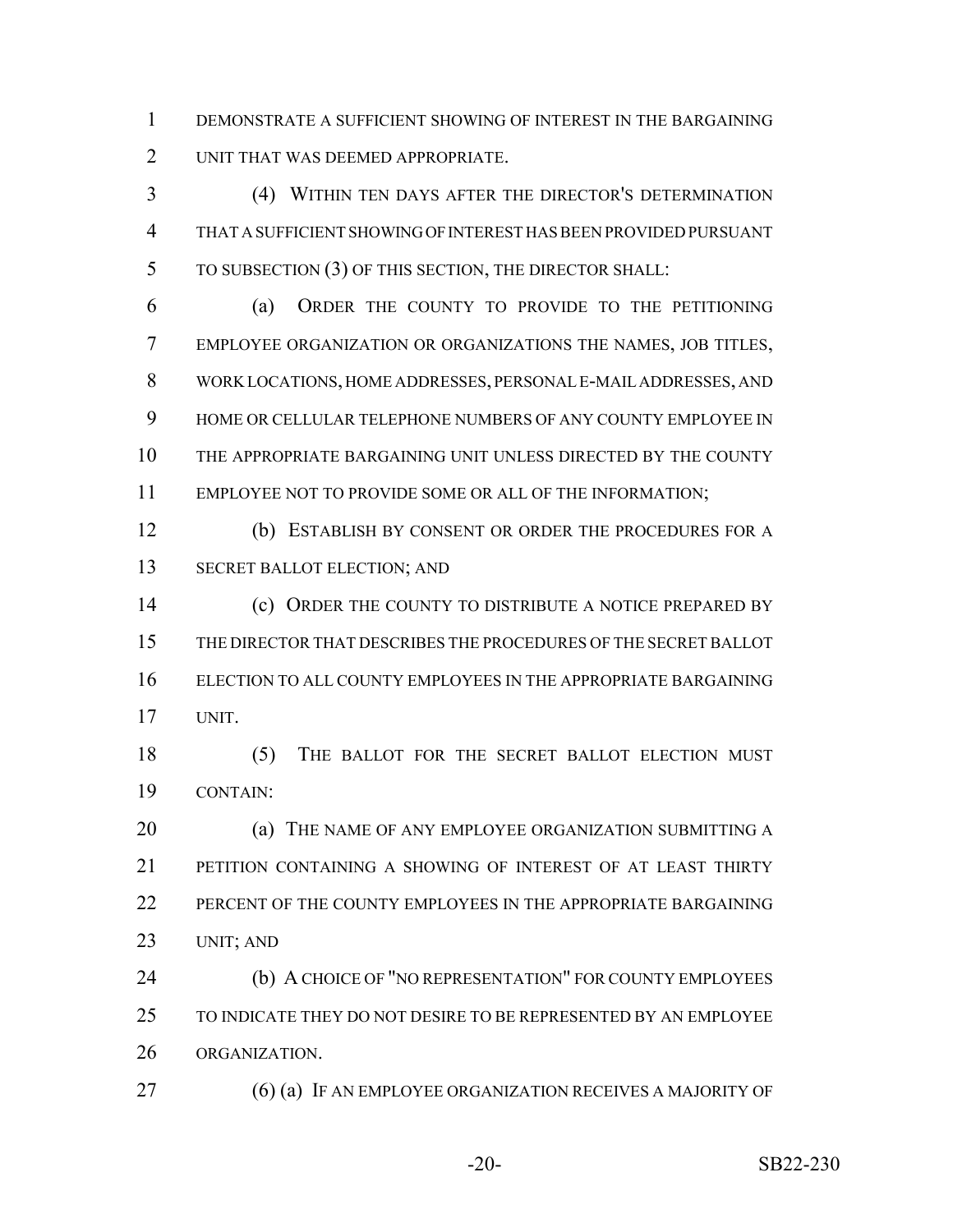1 BALLOTS CAST IN A SECRET BALLOT ELECTION, THE DIRECTOR SHALL CERTIFY THE EMPLOYEE ORGANIZATION AS THE EXCLUSIVE REPRESENTATIVE OF ALL COUNTY EMPLOYEES IN THE APPROPRIATE BARGAINING UNIT SUBJECT TO ANY VALID OBJECTIONS TO THE CONDUCT OF THE ELECTION FILED IN ACCORDANCE WITH THIS ARTICLE 3.3 AND THE RULES OF THE DIRECTOR.

 (b) WITHIN TWENTY-EIGHT DAYS AFTER A SECRET BALLOT ELECTION IN WHICH NO EMPLOYEE ORGANIZATION RECEIVES A MAJORITY OF THE BALLOTS CAST, THE DIRECTOR SHALL CONDUCT A RUNOFF ELECTION BETWEEN THE TWO EMPLOYEE ORGANIZATIONS RECEIVING THE LARGEST NUMBER OF BALLOTS CAST. THE DIRECTOR SHALL CERTIFY THE RESULTS OF THE ELECTION, AND, IF AN EMPLOYEE ORGANIZATION RECEIVES A MAJORITY OF THE BALLOTS CAST, THE DIRECTOR SHALL CERTIFY THE EMPLOYEE ORGANIZATION AS THE EXCLUSIVE REPRESENTATIVE OF ALL COUNTY EMPLOYEES IN THE APPROPRIATE 16 BARGAINING UNIT, SUBJECT TO ANY VALID OBJECTIONS TO THE CONDUCT OF THE ELECTION FILED IN ACCORDANCE WITH THIS ARTICLE 3.3 AND THE RULES OF THE DIRECTOR.

 (7) WITHIN SEVEN DAYS AFTER CERTIFICATION OF THE RESULTS OF A SECRET BALLOT ELECTION, ANY PARTY MAY FILE OBJECTIONS TO THE CONDUCT OF THE ELECTION OR TO CONDUCT AFFECTING THE RESULTS OF THE ELECTION IN ACCORDANCE WITH RULES PROMULGATED BY THE DIRECTOR. THE OBJECTIONS MUST CONTAIN A SHORT STATEMENT OF THE REASONS FOR THE OBJECTIONS AND BE ACCOMPANIED BY A WRITTEN OFFER OF PROOF IDENTIFYING EACH WITNESS THE PARTY WOULD CALL TO TESTIFY CONCERNING THE ISSUE AND A SUMMARY OF THE WITNESS'S 27 TESTIMONY. UPON A SHOWING OF GOOD CAUSE, THE DIRECTOR MAY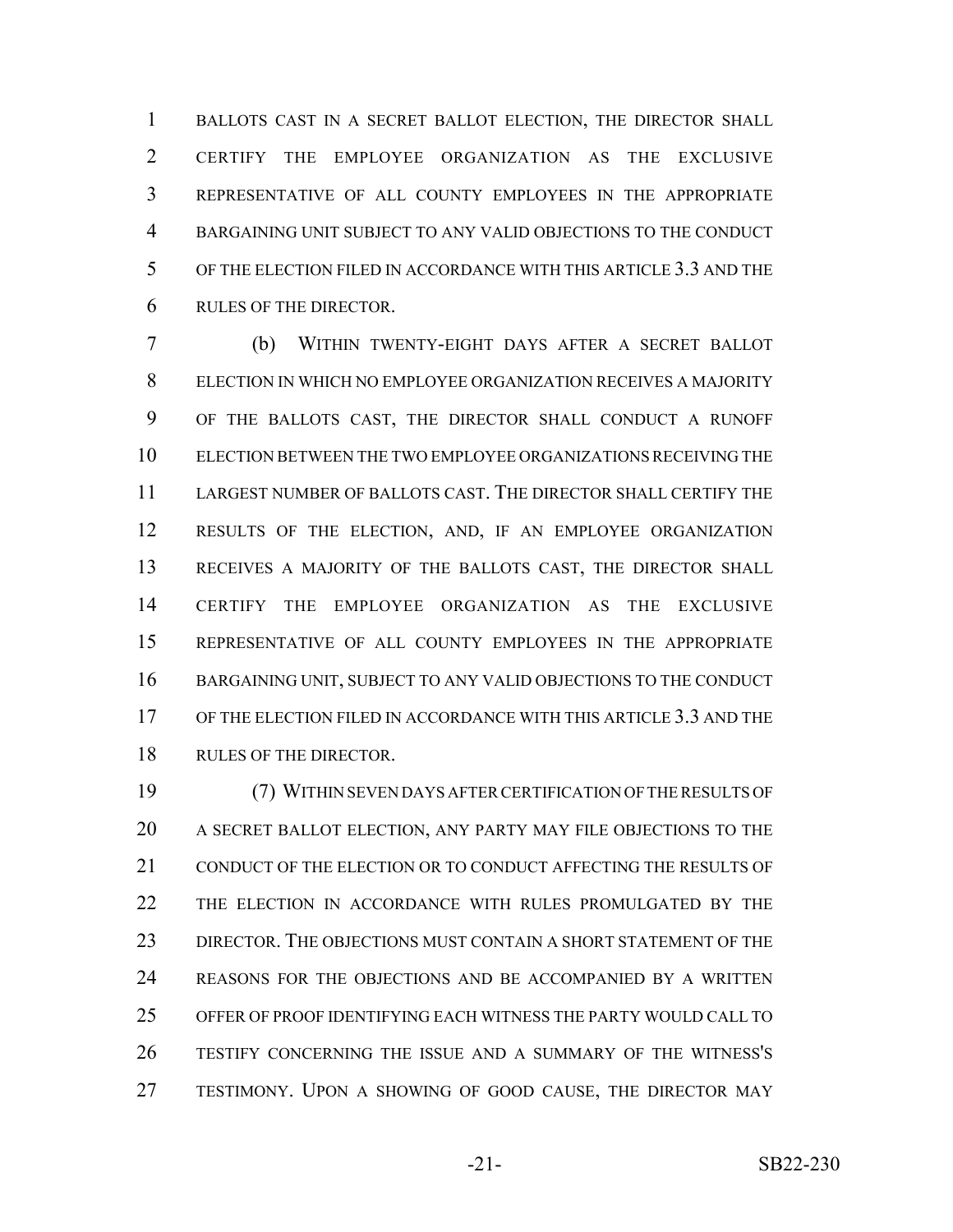EXTEND THE TIME FOR FILING THE OFFER OF PROOF.THE PARTY FILING THE OBJECTIONS SHALL SERVE A COPY OF THE OBJECTIONS, BUT NOT THE WRITTEN OFFER OF PROOF, ON EACH OF THE OTHER PARTIES TO THE CASE. IF THE DIRECTOR OR A DESIGNATED HEARING OFFICER FINDS THAT MISCONDUCT AFFECTED THE OUTCOME OF THE ELECTION, THE DIRECTOR SHALL INVALIDATE THE ELECTION AND ORDER A SUBSEQUENT ELECTION FOR THE COUNTY EMPLOYEES IN THE APPROPRIATE BARGAINING UNIT WITHIN TWENTY-EIGHT DAYS AFTER THE FINDING.

 **8-3.3-110. Determination of appropriate bargaining unit.** (1) THE DIRECTOR SHALL, UPON RECEIPT OF A PETITION FOR A REPRESENTATION ELECTION OR PETITION FOR CERTIFICATION BASED ON A DEMONSTRATION OF MAJORITY SUPPORT FILED BY AN EMPLOYEE ORGANIZATION, DESIGNATE THE APPROPRIATE BARGAINING UNIT FOR COLLECTIVE BARGAINING IN ACCORDANCE WITH THIS SECTION.

 (2) (a) SUBJECT TO SUBSECTION (2)(b) OF THIS SECTION, THE SEPARATE, APPROPRIATE BARGAINING UNITS FOR COUNTY EMPLOYEES MUST CONSIST OF:

 (I) COUNTY EMPLOYEES IN LABOR, SERVICE, AND TRADES POSITIONS;

**(II) COUNTY EMPLOYEES IN POSITIONS THAT ARE NONEXEMPT**  FROM THE FEDERAL "FAIR LABOR STANDARDS ACT OF 1938", 29 U.S.C. 22 SEC. 201 ET SEQ., AS AMENDED, OTHER THAN THE POSITIONS DESCRIBED IN 23 SUBSECTIONS  $(2)(a)(I)$  AND  $(2)(a)(IV)$  OF THIS SECTION;

 (III) COUNTY EMPLOYEES IN PUBLIC SAFETY POSITIONS, INCLUDING CERTIFIED AND NONCERTIFIED DEPUTY SHERIFFS AS DESCRIBED IN SECTION 16-2.5-103; AND

**(IV) COUNTY EMPLOYEES ASSIGNED TO POSITIONS IN A COUNTY**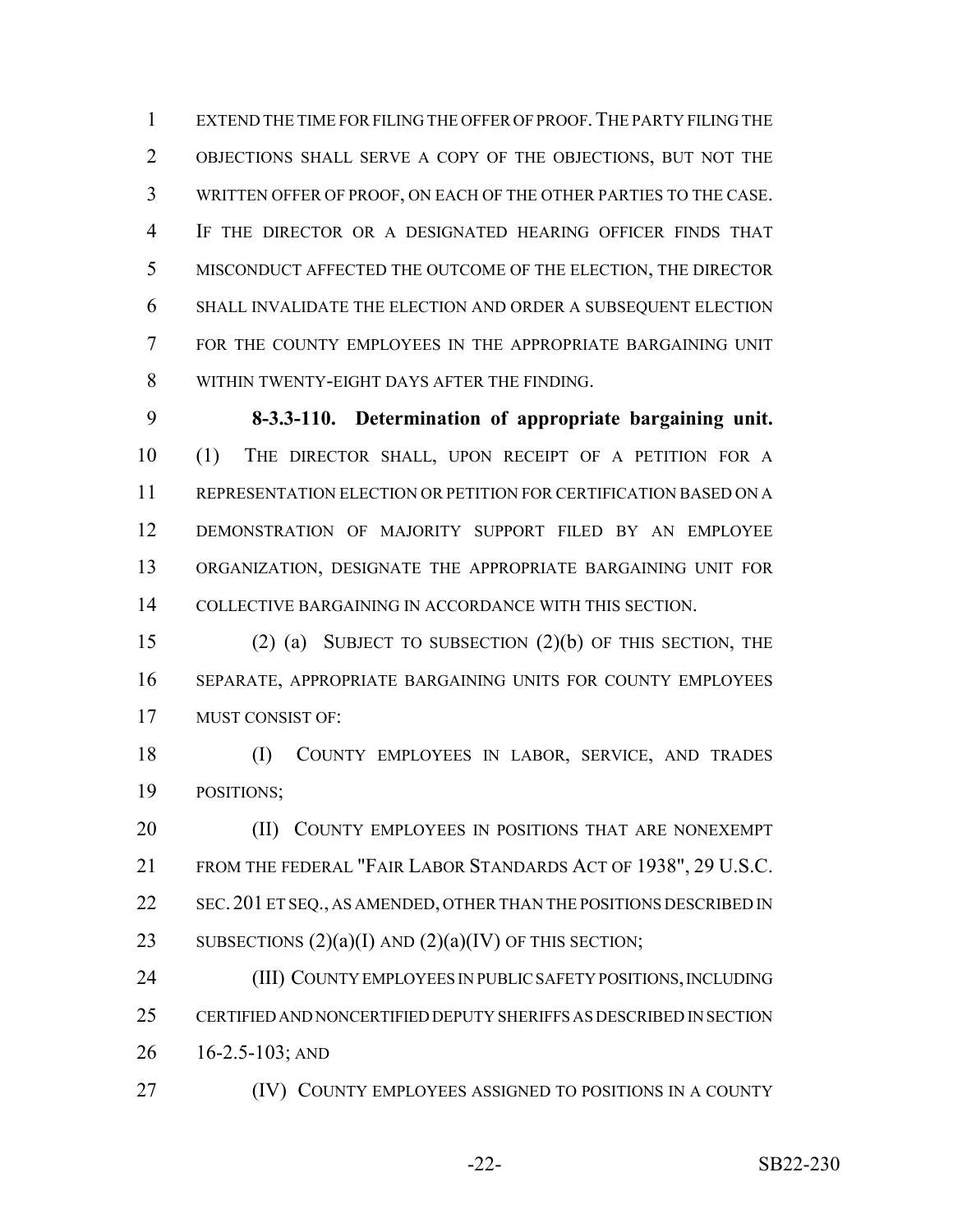HUMAN OR SOCIAL SERVICES AGENCY.

 (b) THE MINIMUM SIZE OF A BARGAINING UNIT OF COUNTY EMPLOYEES IS FIFTY POSITIONS.IN DETERMINING THE POSITIONS INCLUDED IN A BARGAINING UNIT TO MEET THE MINIMUM THRESHOLD, THE DIRECTOR SHALL GIVE APPROPRIATE WEIGHT TO THE DESIRES OF COUNTY EMPLOYEES, THE EFFECTIVENESS OF LABOR MANAGEMENT RELATIONS, AND THE EFFICIENCY OF THE OPERATION OF THE COUNTY.

8 (3) THE DIRECTOR SHALL, UPON RECEIPT OF A PETITION FOR A REPRESENTATION ELECTION OR PETITION FOR CERTIFICATION BASED ON DEMONSTRATION OF MAJORITY SUPPORT FILED BY AN EMPLOYEE ORGANIZATION, DESIGNATE THE POSITIONS IN THE APPROPRIATE BARGAINING UNIT FOR COLLECTIVE BARGAINING DETERMINED PURSUANT TO THIS SECTION. THE DESIGNATION MUST BE DETERMINED BY CONSENT OF THE PARTIES OR BY AN ADMINISTRATIVE DETERMINATION OF THE DIRECTOR.

 **8-3.3-111. Decertification of exclusive representative - rules.** (1) A COUNTY EMPLOYEE IN A BARGAINING UNIT OR AN EMPLOYEE ORGANIZATION MAY INITIATE DECERTIFICATION OF THE EMPLOYEE ORGANIZATION AS THE EXCLUSIVE REPRESENTATIVE UPON SUBMISSION TO THE DIRECTOR OF A SHOWING OF INTEREST DEMONSTRATING THAT THIRTY PERCENT OF THE COUNTY EMPLOYEES IN THE APPROPRIATE BARGAINING UNIT REQUEST DECERTIFICATION OF THE EXISTING EXCLUSIVE REPRESENTATIVE OR A SHOWING OF INTEREST DEMONSTRATING THAT THIRTY PERCENT OF THE COUNTY EMPLOYEES IN THE BARGAINING UNIT AUTHORIZE AN EMPLOYEE ORGANIZATION OTHER THAN THE EXCLUSIVE REPRESENTATIVE TO REPRESENT THEM FOR PURPOSES OF COLLECTIVE BARGAINING. DECERTIFICATION ELECTIONS MUST BE HELD IN A MANNER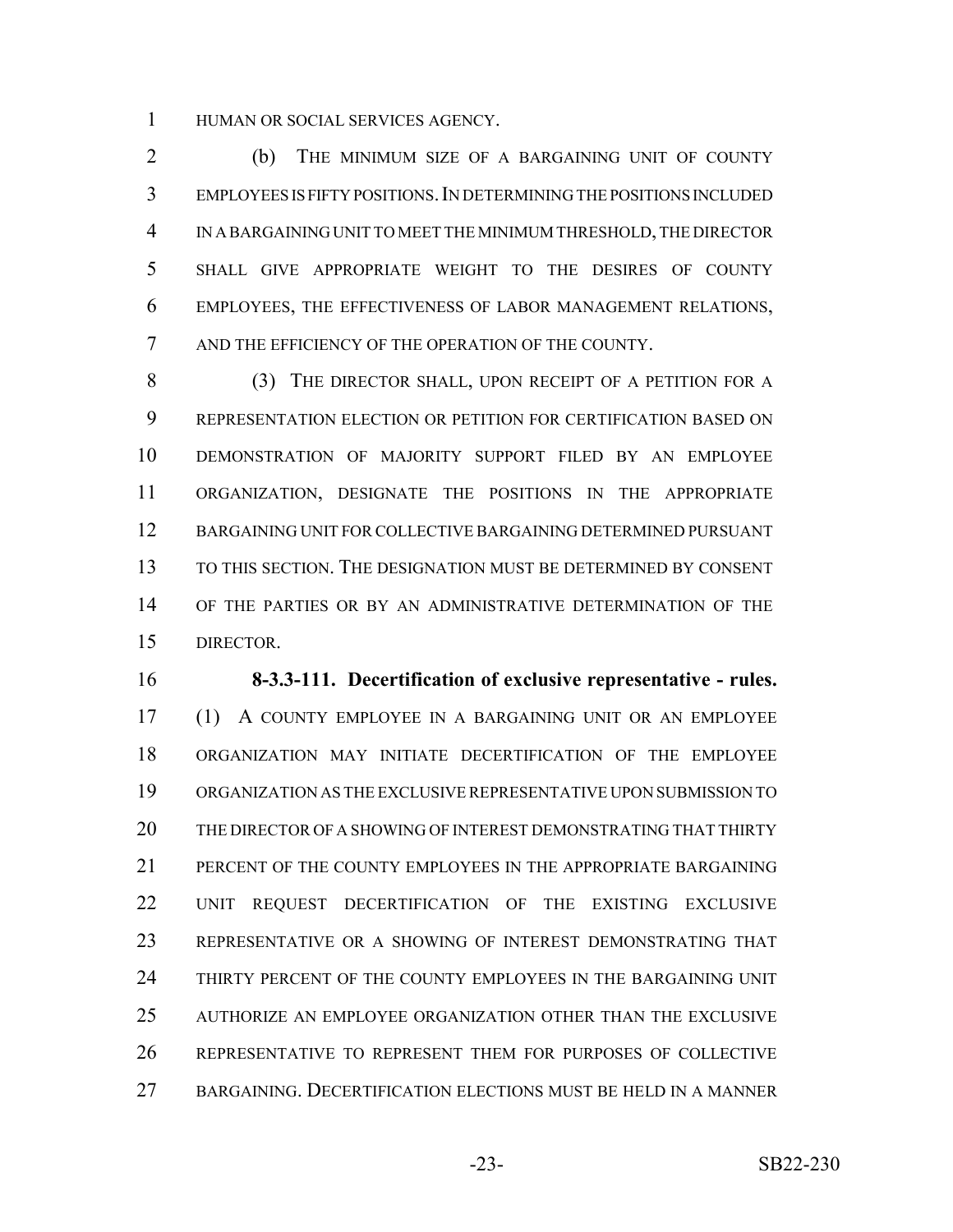SIMILAR TO CERTIFICATION ELECTIONS, AS SPECIFIED IN RULES PROMULGATED BY THE DIRECTOR, SO LONG AS AN INCUMBENT EXCLUSIVE REPRESENTATIVE EMPLOYEE ORGANIZATION IS NOT REQUIRED TO FILE A SHOWING OF INTEREST TO BE PLACED ON THE BALLOT.

 (2) IF THERE IS A COLLECTIVE BARGAINING AGREEMENT IN EFFECT, A PETITION FOR A DECERTIFICATION ELECTION MAY BE MADE TO THE DIRECTOR NO EARLIER THAN NINETY DAYS AND NO LATER THAN SIXTY DAYS PRIOR TO THE EXPIRATION OF THE COLLECTIVE BARGAINING AGREEMENT; EXCEPT THAT A REQUEST FOR AN ELECTION MAY BE FILED AT ANY TIME AFTER THE EXPIRATION OF THE THIRD YEAR OF A COLLECTIVE BARGAINING AGREEMENT THAT HAS A TERM OF MORE THAN THREE YEARS. (3) IF AN EXCLUSIVE REPRESENTATIVE HAS BEEN CERTIFIED BUT NO 13 COLLECTIVE BARGAINING AGREEMENT IS IN EFFECT, THE DIRECTOR SHALL

14 NOT ACT ON A REQUEST FOR A DECERTIFICATION ELECTION EARLIER THAN TWELVE MONTHS AFTER THE CERTIFICATION OF AN EMPLOYEE ORGANIZATION AS THE EXCLUSIVE REPRESENTATIVE.

 **8-3.3-112. Obligation to negotiate in good faith.** (1) THE COUNTY AND THE EXCLUSIVE REPRESENTATIVE OR ITS REPRESENTATIVE HAVE THE AUTHORITY AND THE OBLIGATION TO COLLECTIVELY BARGAIN IN GOOD FAITH. THE OBLIGATION TO COLLECTIVELY BARGAIN IN GOOD FAITH DOES NOT COMPEL EITHER PARTY TO AGREE TO A PROPOSAL OR 22 MAKE A CONCESSION.

23 (2) THE OBLIGATION TO COLLECTIVELY BARGAIN IN GOOD FAITH: (a) REQUIRES A COUNTY, UPON REQUEST OF THE EXCLUSIVE REPRESENTATIVE, TO PROVIDE INFORMATION THAT MAY BE RELEVANT TO THE TERMS AND CONDITIONS OF EMPLOYMENT OR THE INTERPRETATION OF 27 THE COLLECTIVE BARGAINING AGREEMENT;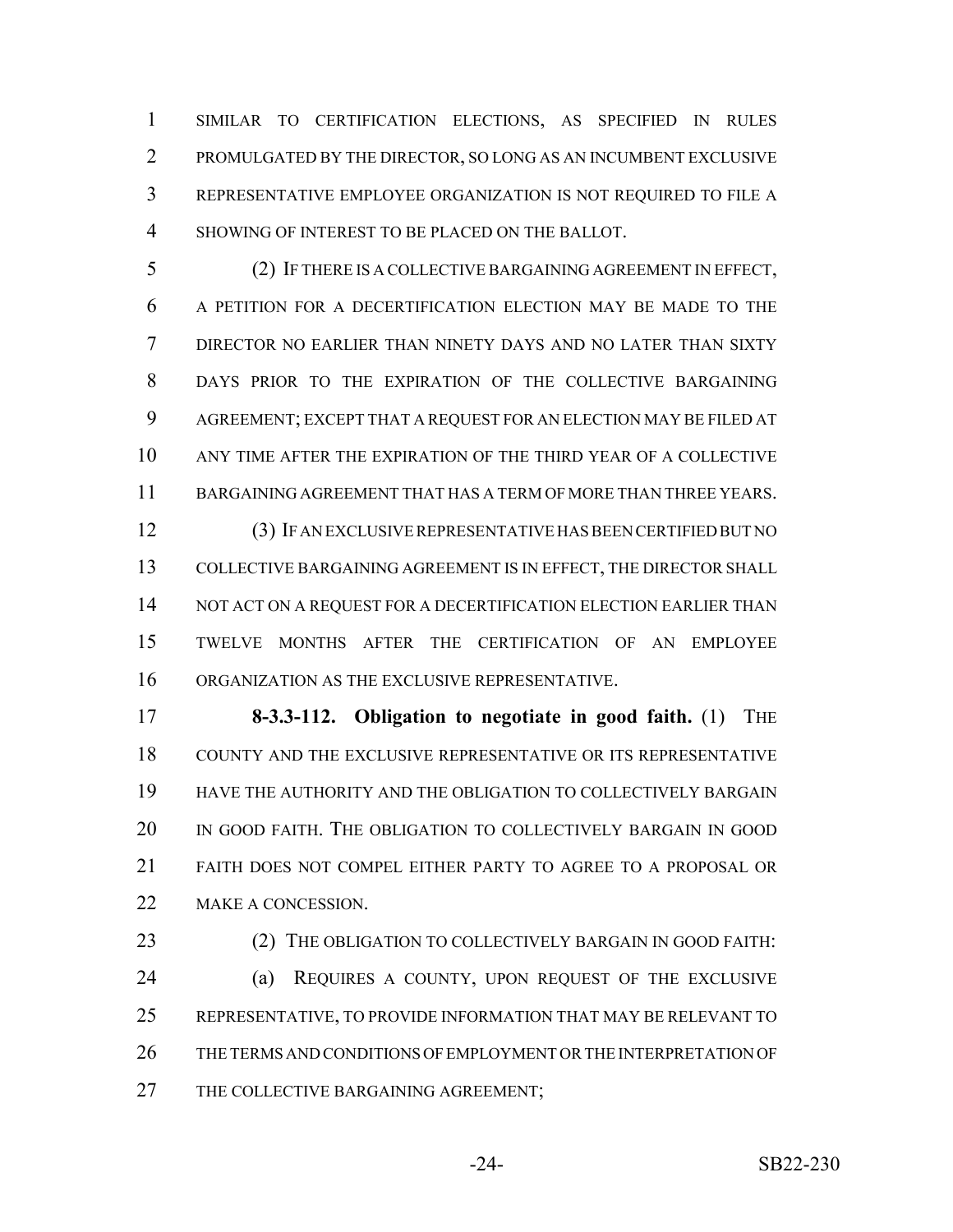(b) INCLUDES A COUNTY'S DUTY TO FURNISH DATA TO THE EXCLUSIVE REPRESENTATIVE THAT:

 (I) IS NORMALLY MAINTAINED BY THE COUNTY IN THE REGULAR COURSE OF BUSINESS; AND

 (II) IS REASONABLY AVAILABLE AND NECESSARY FOR FULL AND PROPER DISCUSSION, UNDERSTANDING, AND NEGOTIATION OF SUBJECTS WITHIN THE SCOPE OF COLLECTIVE BARGAINING OR SUBJECT TO A GRIEVANCE UNDER A COLLECTIVE BARGAINING AGREEMENT; AND

 (c) DOES NOT INCLUDE AN OBLIGATION TO FURNISH INFORMATION THAT CONSTITUTES GUIDANCE, ADVICE, COUNSEL, OR TRAINING PROVIDED FOR MANAGERIAL EMPLOYEES OR EXECUTIVE EMPLOYEES RELATING TO COLLECTIVE BARGAINING.

 (3) COLLECTIVE BARGAINING BETWEEN A SINGLE COUNTY AND AN EMPLOYEE ORGANIZATION SERVING AS THE EXCLUSIVE REPRESENTATIVE OF MORE THAN ONE BARGAINING UNIT OF COUNTY EMPLOYEES MUST BE CONSOLIDATED UPON THE REQUEST OF THE COUNTY OR OF THE EMPLOYEE ORGANIZATION.

 **8-3.3-113. Collective bargaining agreement - arbitration.** (1) AN AGREEMENT NEGOTIATED BETWEEN AN EXCLUSIVE REPRESENTATIVE AND A COUNTY CONSTITUTES THE COLLECTIVE 21 BARGAINING AGREEMENT BETWEEN THE PARTIES.

 (2) A COLLECTIVE BARGAINING AGREEMENT ENTERED INTO UNDER THIS ARTICLE 3.3 MUST BE FOR A TERM OF AT LEAST TWELVE MONTHS AND 24 NOT MORE THAN SIXTY MONTHS. A COLLECTIVE BARGAINING AGREEMENT REMAINS IN EFFECT UNTIL REPLACED BY A SUBSEQUENT COLLECTIVE BARGAINING AGREEMENT.

(3) IF THERE IS AN EXISTING LAW, POLICY, ORDINANCE, OR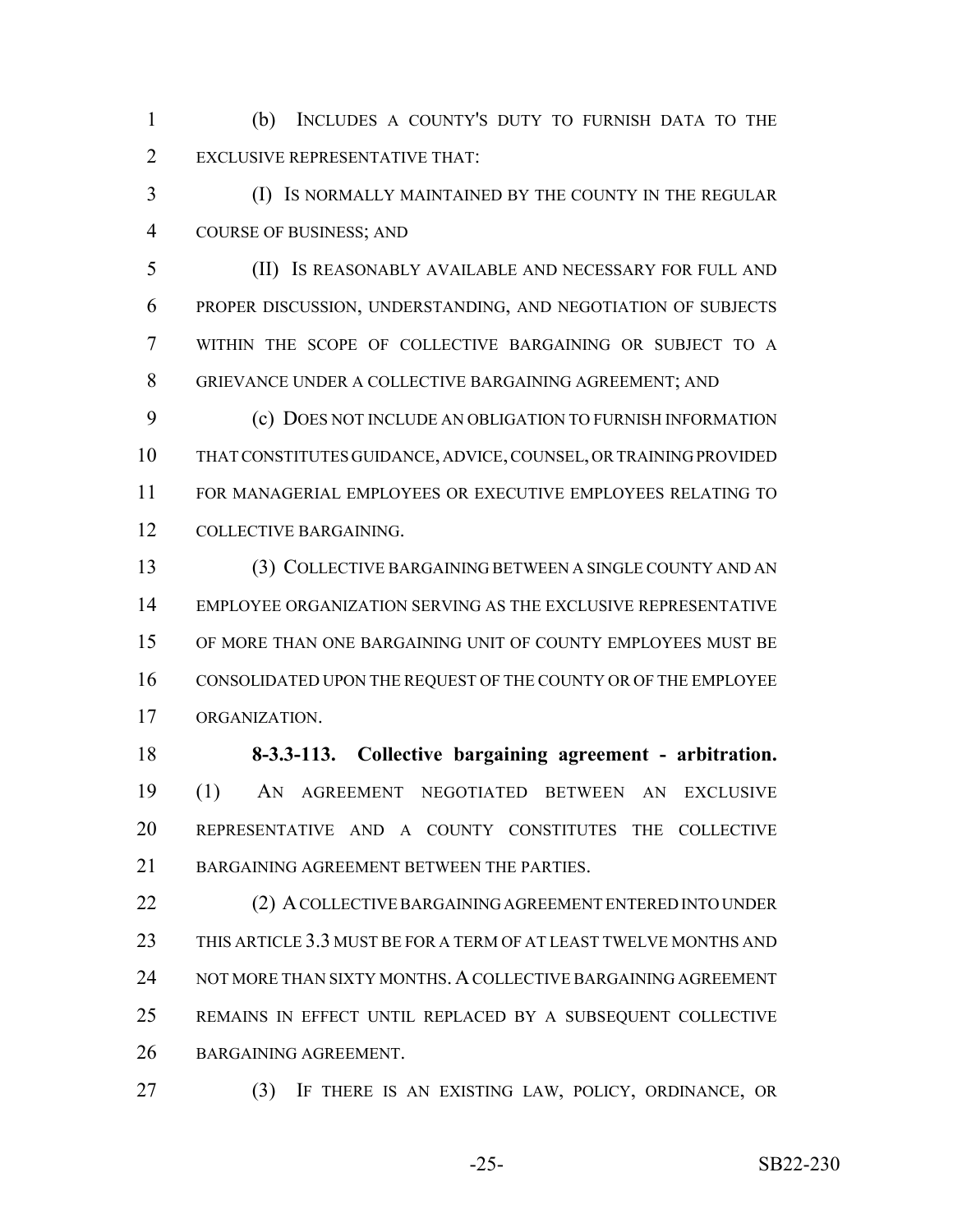CHARTER PROVISION THAT APPLIES TO A COUNTY THAT PROVIDES PROCEDURES FOR THE APPEAL OF COUNTY EMPLOYEE DISCIPLINE, INCLUDING TERMINATIONS, A COUNTY EMPLOYEE MAY ELECT TO APPEAL A DISCIPLINARY ACTION EITHER UNDER THE APPLICABLE APPEALS PROCEDURE ESTABLISHED BY THAT LAW, POLICY, ORDINANCE, OR CHARTER PROVISION OR UNDER A GRIEVANCE PROCEDURE ESTABLISHED IN A COLLECTIVE BARGAINING AGREEMENT APPLICABLE TO THE COUNTY, BUT NOT BOTH. A COUNTY EMPLOYEE'S ELECTION OF A REMEDY IS IRREVOCABLE AND IS MADE AT THE TIME THE COUNTY EMPLOYEE TIMELY FILES A WRITTEN DISCIPLINARY APPEAL UNDER THE NEGOTIATED GRIEVANCE PROCEDURE OR THE PROCEDURE ESTABLISHED BY LAW, POLICY, ORDINANCE, OR CHARTER PROVISION, WHICHEVER OCCURS FIRST.

 (4) (a) A COLLECTIVE BARGAINING AGREEMENT SHALL PROVIDE FOR A GRIEVANCE PROCEDURE CULMINATING IN FINAL AND BINDING ARBITRATION, SUBJECT TO JUDICIAL REVIEW IN ACCORDANCE WITH THIS ARTICLE 3.3, TO RESOLVE DISPUTES OVER THE INTERPRETATION, APPLICATION, AND ENFORCEMENT OF ANY PROVISION OF THE COLLECTIVE BARGAINING AGREEMENT.

 (b) AN EXCLUSIVE REPRESENTATIVE OR THE COUNTY MAY SEEK JUDICIAL REVIEW OR CONFIRMATION OF AN ARBITRATOR'S DECISION AS THE FINAL STEP IN A COLLECTIVE BARGAINING AGREEMENT GRIEVANCE 22 PROCEDURE IN A COURT OF COMPETENT JURISDICTION. THE DECISION OF AN ARBITRATOR MUST BE ENFORCED, AND THE PARTIES SHALL COMPLY WITH 24 THE DECISION AND AWARD, UNLESS A COURT CONCLUDES THAT:

 (I) THE DECISION AND AWARD WAS PROCURED BY CORRUPTION, FRAUD, OR OTHER UNDUE MEANS;

(II) THE ARBITRATOR EXCEEDED THE ARBITRATOR'S AUTHORITY;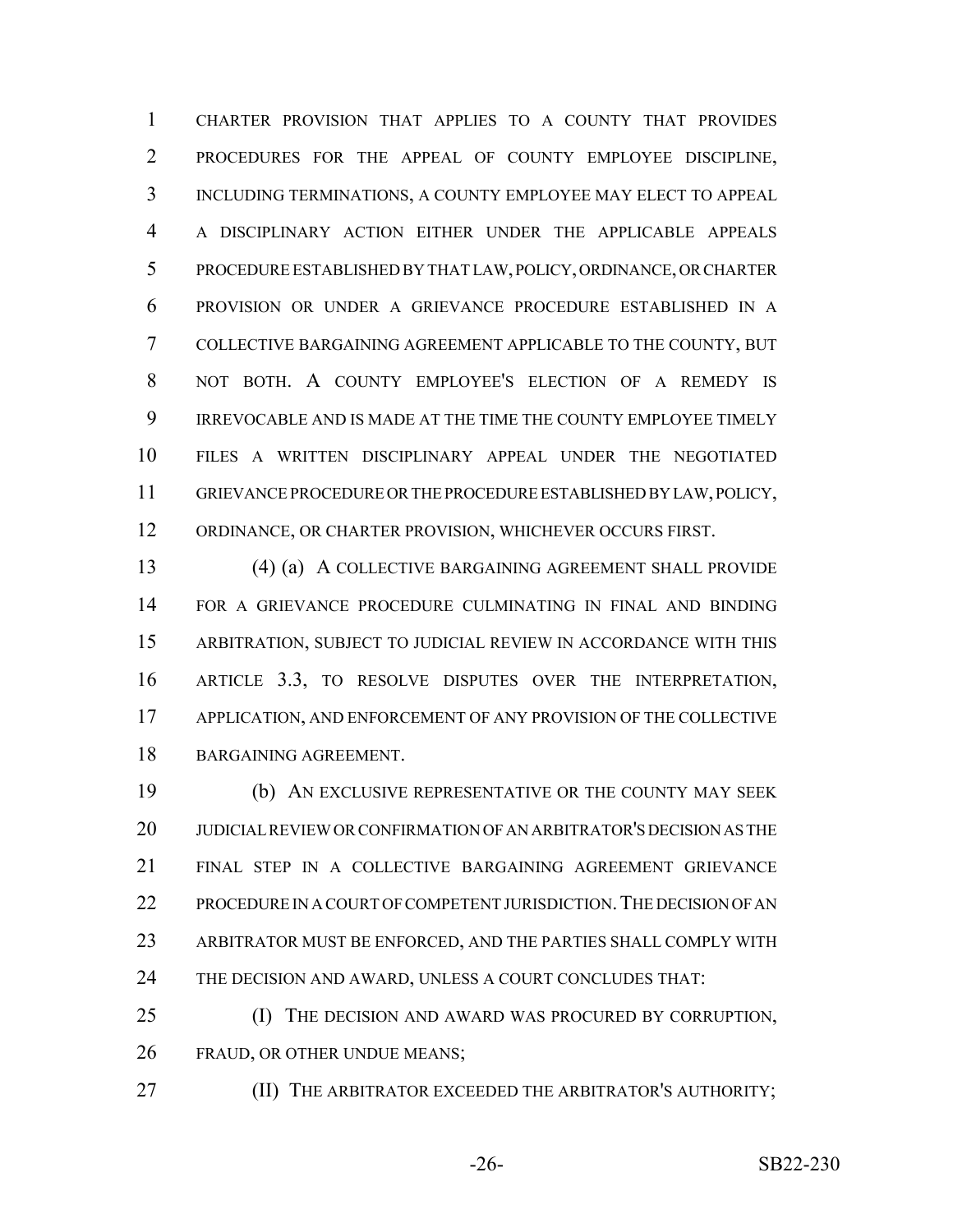(III) THE ARBITRATOR'S DECISION AND AWARD VIOLATED PUBLIC POLICY;

 (IV) THE ARBITRATOR ENGAGED IN MANIFEST DISREGARD OF THE LAW; OR

 (V) THE ARBITRATOR DENIED THE PARTIES A FUNDAMENTALLY FAIR HEARING.

(5) A COLLECTIVE BARGAINING AGREEMENT SHALL NOT:

8 (a) DELAY THE PROMPT INTERVIEWING OF COUNTY EMPLOYEES UNDER INVESTIGATION; EXCEPT THAT A COUNTY EMPLOYEE MUST BE GIVEN SUFFICIENT TIME TO HAVE THE COUNTY EMPLOYEE'S EXCLUSIVE REPRESENTATIVE PRESENT AT ANY EXAMINATION IN CONNECTION WITH AN 12 INVESTIGATION IN ACCORDANCE WITH SECTION 8-3.3-103 (3);

 (b) PERMIT A COUNTY EMPLOYEE TO USE PAID TIME FOR ANY OR ALL OF A SUSPENSION WHEN THE SUSPENSION WAS PROPERLY IMPOSED FOR JUST CAUSE OR WHERE A SUPERVISOR, EMPLOYER, ADMINISTRATIVE LAW JUDGE, HEARING OFFICER, OR A COURT HAS FOUND A DEPRIVATION OF 17 RIGHTS UNDER THE STATE OR FEDERAL CONSTITUTION;

 (c) PERMIT THE EXPUNGEMENT OF DISCIPLINARY RECORDS FROM A COUNTY EMPLOYEE'S PERSONNEL FILE FOR SUBSTANTIATED INFRACTIONS OF A COUNTY'S POLICIES REGARDING:

- 21 (I) PHYSICAL USE OF FORCE;
- **(II) DEADLY PHYSICAL FORCE;**

**(III) ACTIONS RESULTING IN DEATH OR SERIOUS BODILY INJURY;** AND

 (IV) ACTIONS RESULTING IN A DEPRIVATION OF RIGHTS UNDER THE 26 STATE OR FEDERAL CONSTITUTION;

27 (d) IMPOSE LIMITS ON THE PERIOD OF TIME DURING WHICH A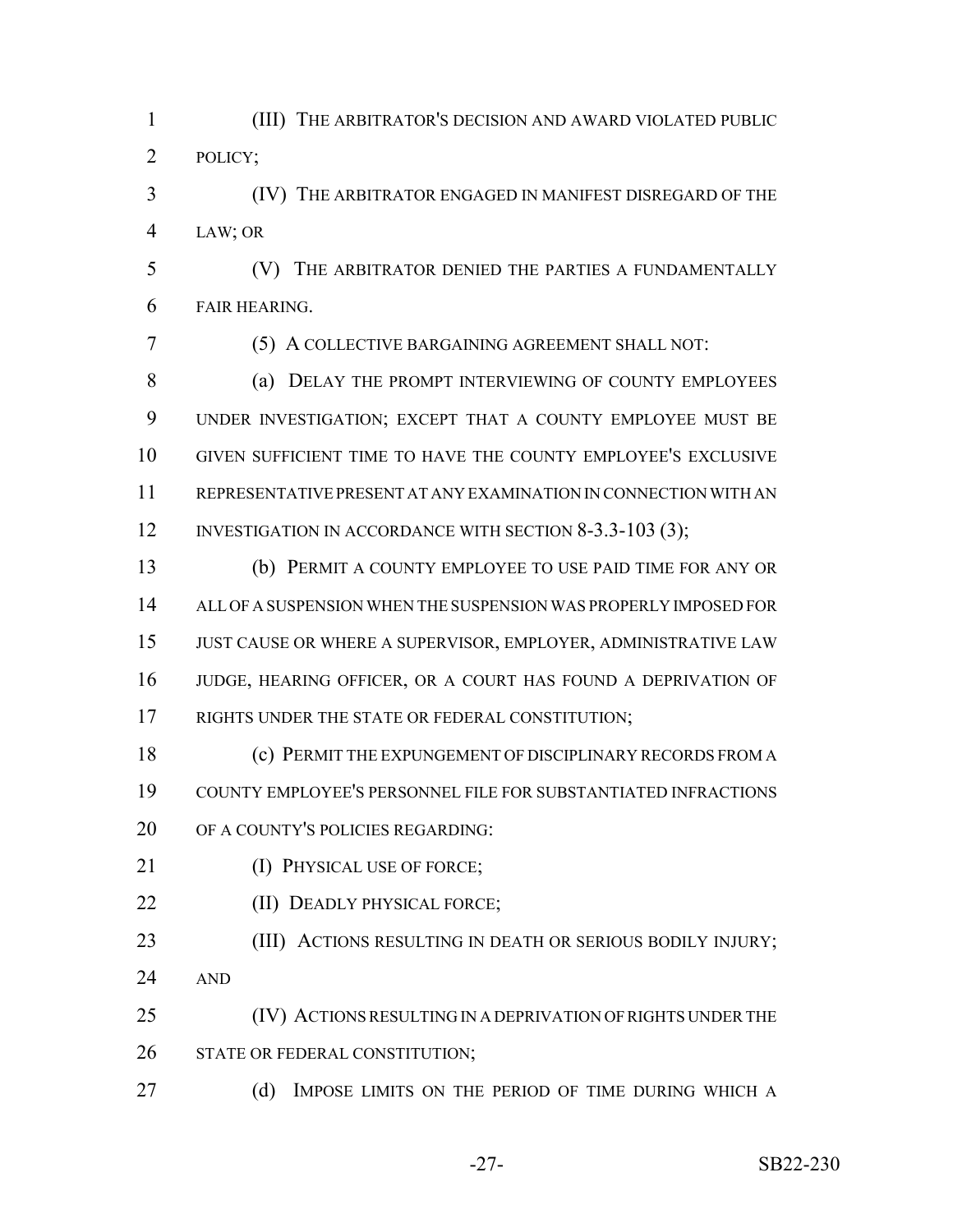COUNTY EMPLOYEE MAY BE DISCIPLINED OR AN INVESTIGATION MAY OCCUR FOR INCIDENTS INVOLVING PHYSICAL FORCE, INCIDENTS OF DEADLY PHYSICAL FORCE, INCIDENTS THAT RESULTED IN DEATH OR SERIOUS BODILY INJURY, OR INCIDENTS ALLEGING A DEPRIVATION OF AN INDIVIDUAL'S RIGHTS UNDER THE STATE OR FEDERAL CONSTITUTION;

 (e) PLACE LIMITATIONS ON THE SUBSTANCE, METHOD FOR FILING, OR SOURCE OF COMPLAINTS THAT MAY PROMPT AN INVESTIGATION INTO EMPLOYEE MISCONDUCT.

 (6) A COLLECTIVE BARGAINING AGREEMENT MUST BE CONSISTENT WITH APPLICABLE STATE AND FEDERAL LAWS, INCLUDING STATE AND FEDERAL LAWS GOVERNING THE COUNTY OFFICIALS' AND COUNTY EMPLOYEES' RETIREMENT PLAN OR THE COLORADO EMPLOYEE RETIREMENT 13 SYSTEM DESCRIBED IN ARTICLE 51 OF TITLE 24, WHICHEVER IS APPLICABLE. IF ANY CLAUSE IN A COLLECTIVE BARGAINING AGREEMENT IS DETERMINED TO BE INVALID OR UNENFORCEABLE, THE UNENFORCEABILITY OR INVALIDITY OF SUCH CLAUSE DOES NOT AFFECT THE ENFORCEABILITY OR VALIDITY OF ANY OTHER CLAUSE OF THE COLLECTIVE BARGAINING AGREEMENT.

 (7) ANY TERM OF A COLLECTIVE BARGAINING AGREEMENT REQUIRING THE APPROPRIATION OF FUNDS MUST BE SUBMITTED TO THE 21 BOARD OF COUNTY COMMISSIONERS OF THE COUNTY AT THE MEETING FOLLOWING NOTIFICATION BY THE EXCLUSIVE REPRESENTATIVE TO THE 23 COUNTY THAT THE BARGAINING UNIT HAS APPROVED THE AGREEMENT IN ACCORDANCE WITH THE INTERNAL PROCEDURES OF THE EXCLUSIVE REPRESENTATIVE.

 **8-3.3-114. Impasse resolution - fact finding - rules.** (1) IF AN IMPASSE ARISES ON ONE OR MORE ISSUES DURING THE NEGOTIATION OF A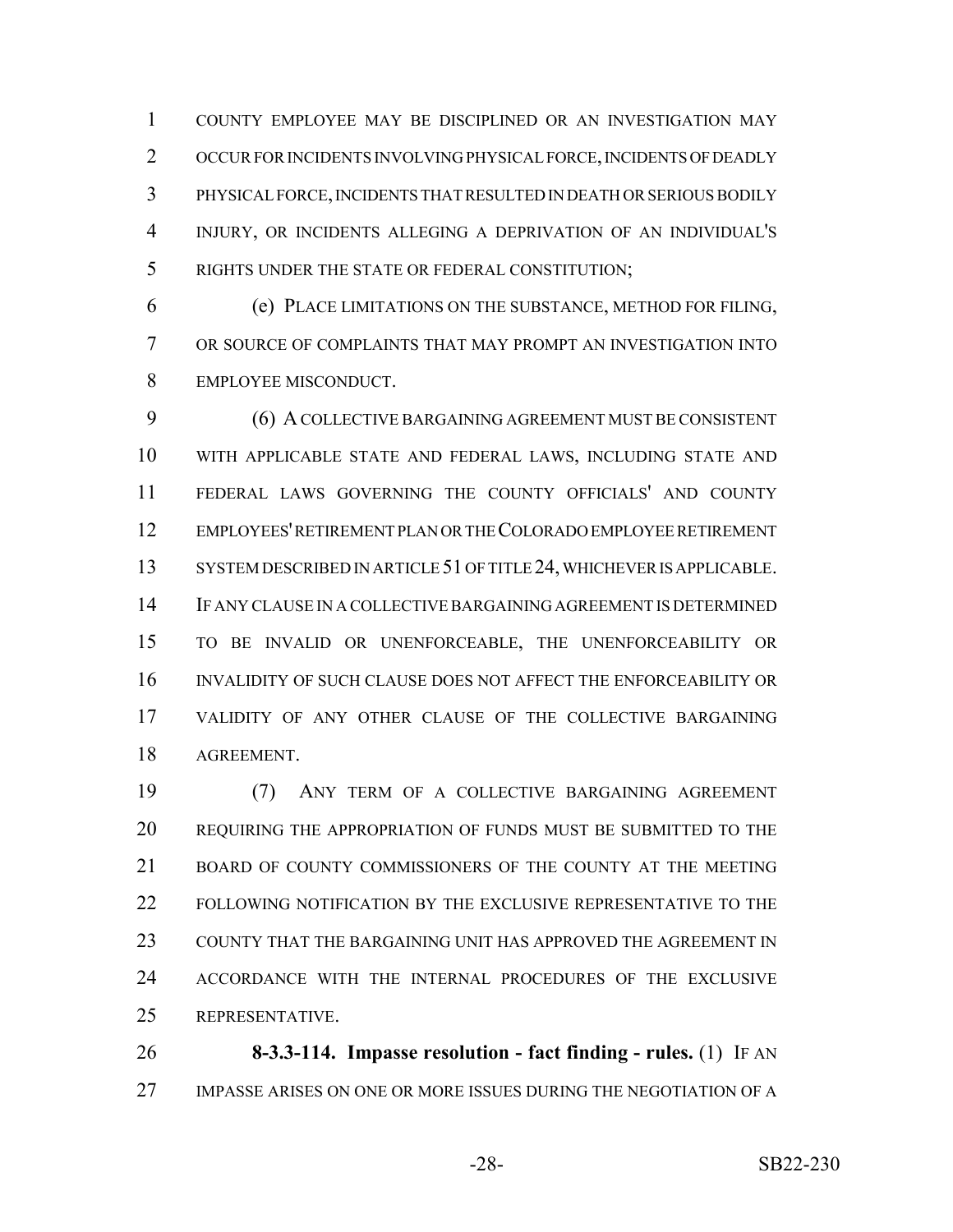COLLECTIVE BARGAINING AGREEMENT, THE EXCLUSIVE REPRESENTATIVE 2 AND THE COUNTY SHALL ENGAGE IN THE DISPUTE RESOLUTION PROCESS ESTABLISHED IN THIS SECTION OR AN ALTERNATIVE PROCEDURE ESTABLISHED BY MUTUAL AGREEMENT. THE DEADLINES IN THIS SECTION MAY BE EXTENDED BY MUTUAL AGREEMENT OF THE PARTIES.

 (2) (a) IF THE EXCLUSIVE REPRESENTATIVE AND THE COUNTY CANNOT REACH AN AGREEMENT ON ONE OR MORE ISSUES SUBJECT TO COLLECTIVE BARGAINING WITHIN NINETY CALENDAR DAYS AFTER COMMENCING MEETINGS TO NEGOTIATE, OR BY THE ONE HUNDRED TWENTIETH DAY PRIOR TO THE EXPIRATION OF AN EXISTING COLLECTIVE BARGAINING AGREEMENT, WHICHEVER IS EARLIER, EITHER PARTY MAY 12 REQUEST THE ASSISTANCE OF A MEDIATOR. IF MEDIATION IS REQUESTED BY EITHER PARTY, BARGAINING MUST CONTINUE WITH THE AID OF A MEDIATOR.

 (b) IF THE PARTIES CANNOT AGREE ON A MEDIATOR WITHIN SEVEN CALENDAR DAYS AFTER THE REQUEST FOR MEDIATION, THE PARTIES MUST REQUEST MEDIATION ASSISTANCE FROM THE FEDERAL MEDIATION AND CONCILIATION SERVICE.THE PARTIES SHALL SHARE EQUALLY THE COST OF MEDIATION SERVICES, IF ANY.

 (3) MEDIATION MUST CONTINUE FOR SIXTY DAYS, UNTIL SIXTY DAYS PRIOR TO THE EXPIRATION OF THE EXISTING COLLECTIVE BARGAINING AGREEMENT, OR UNTIL THE MEDIATOR DETERMINES THAT MEDIATION SERVICES ARE NO LONGER NECESSARY OR EFFECTIVE, WHICHEVER OCCURS FIRST. MEDIATION MAY CONTINUE THEREAFTER UPON MUTUAL AGREEMENT OF THE PARTIES.

26 (4) (a) IF THE PARTIES REMAIN AT AN IMPASSE FOLLOWING MEDIATION, EITHER PARTY MAY REQUEST FACT FINDING IN ACCORDANCE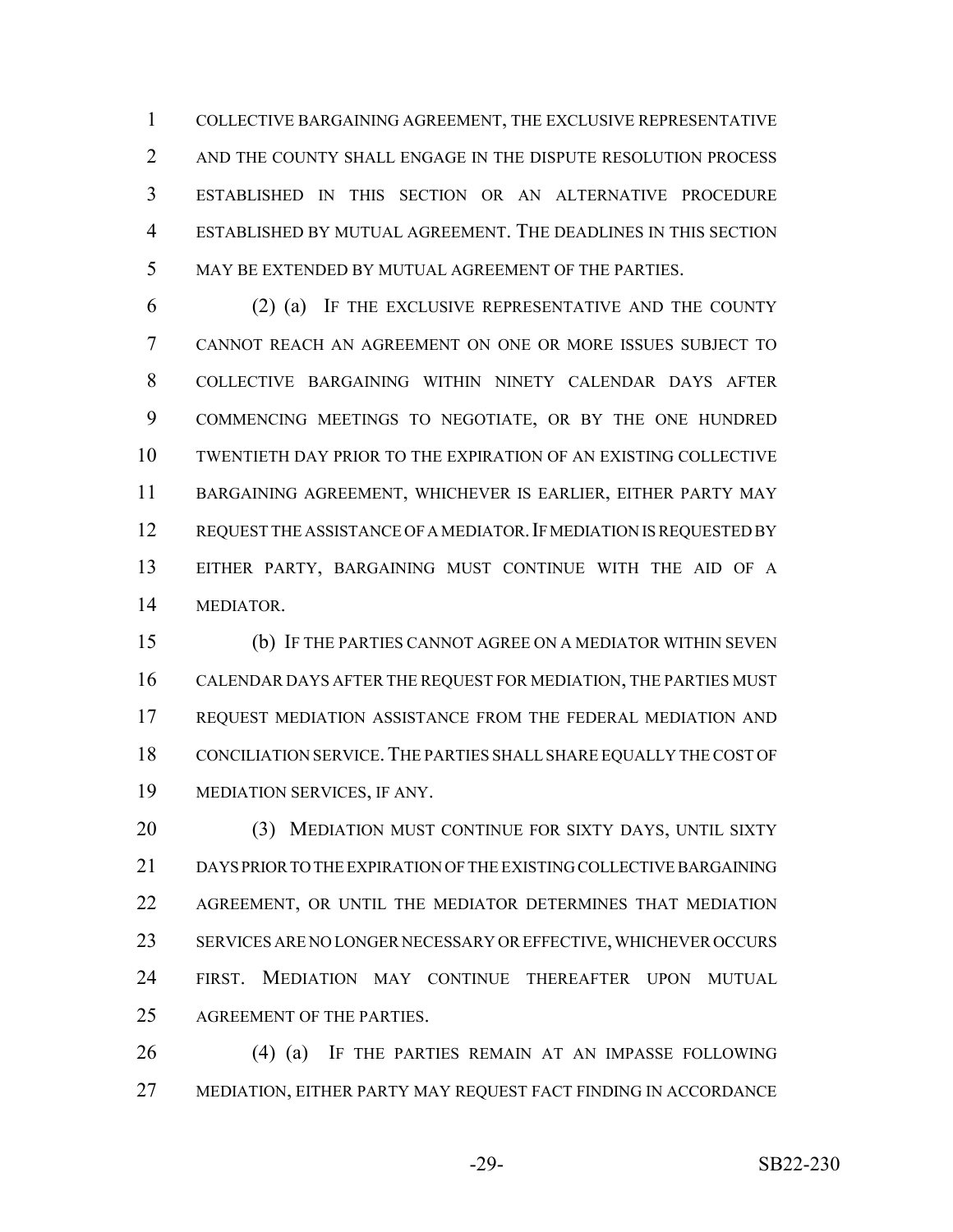WITH RULES PROMULGATED BY THE DIRECTOR.

 (b) THE DIRECTOR SHALL MAINTAIN A ROSTER OF QUALIFIED FACT FINDERS, EACH OF WHOM MUST BE REGISTERED WITH THE FEDERAL MEDIATION AND CONCILIATION SERVICE OR THE AMERICAN ARBITRATION ASSOCIATION, AND SHALL REQUIRE THE PARTIES TO SELECT A FACT FINDER FROM THE DIRECTOR'S ROSTER OR FROM A ROSTER OF LABOR ARBITRATORS OBTAINED DIRECTLY FROM THE FEDERAL MEDIATION AND CONCILIATION SERVICE OR THE AMERICAN ARBITRATION ASSOCIATION, OR ITS SUCCESSOR ORGANIZATION. THE PARTIES SHALL SELECT A FACT FINDER FROM A LIST OF SEVEN NAMES FROM THE ROSTER, AS DESIGNATED BY THE DIRECTOR AND THE AMERICAN ARBITRATION ASSOCIATION, OR ITS SUCCESSOR ORGANIZATION, OR THE FEDERAL MEDIATION AND CONCILIATION SERVICE, WHICHEVER IS APPLICABLE.

 (c) UNLESS THE PARTIES OTHERWISE AGREE, THE FACT FINDER WILL MAKE A RECOMMENDATION TO ACCEPT THE FINAL OFFER OF THE EXCLUSIVE REPRESENTATIVE OR THE FINAL OFFER OF THE COUNTY ON EACH ISSUE IN DISPUTE.

18 (d) IN ARRIVING AT A RECOMMENDATION, THE FACT FINDER SHALL CONSIDER:

20 (I) THE FINANCIAL ABILITY OF THE COUNTY TO MEET THE COSTS OF ANY PROPOSED SETTLEMENT;

**(II) THE INTERESTS AND WELFARE OF THE PUBLIC;** 

 (III) THE COMPENSATION, HOURS, AND TERMS AND CONDITIONS OF EMPLOYMENT OF THE COUNTY EMPLOYEES INVOLVED IN THE COLLECTIVE BARGAINING IN COMPARISON WITH THE COMPENSATION, HOURS, AND TERMS AND CONDITIONS OF EMPLOYMENT OF OTHER EMPLOYEES IN THE PUBLIC AND PRIVATE SECTORS IN COMPARABLE COMMUNITIES;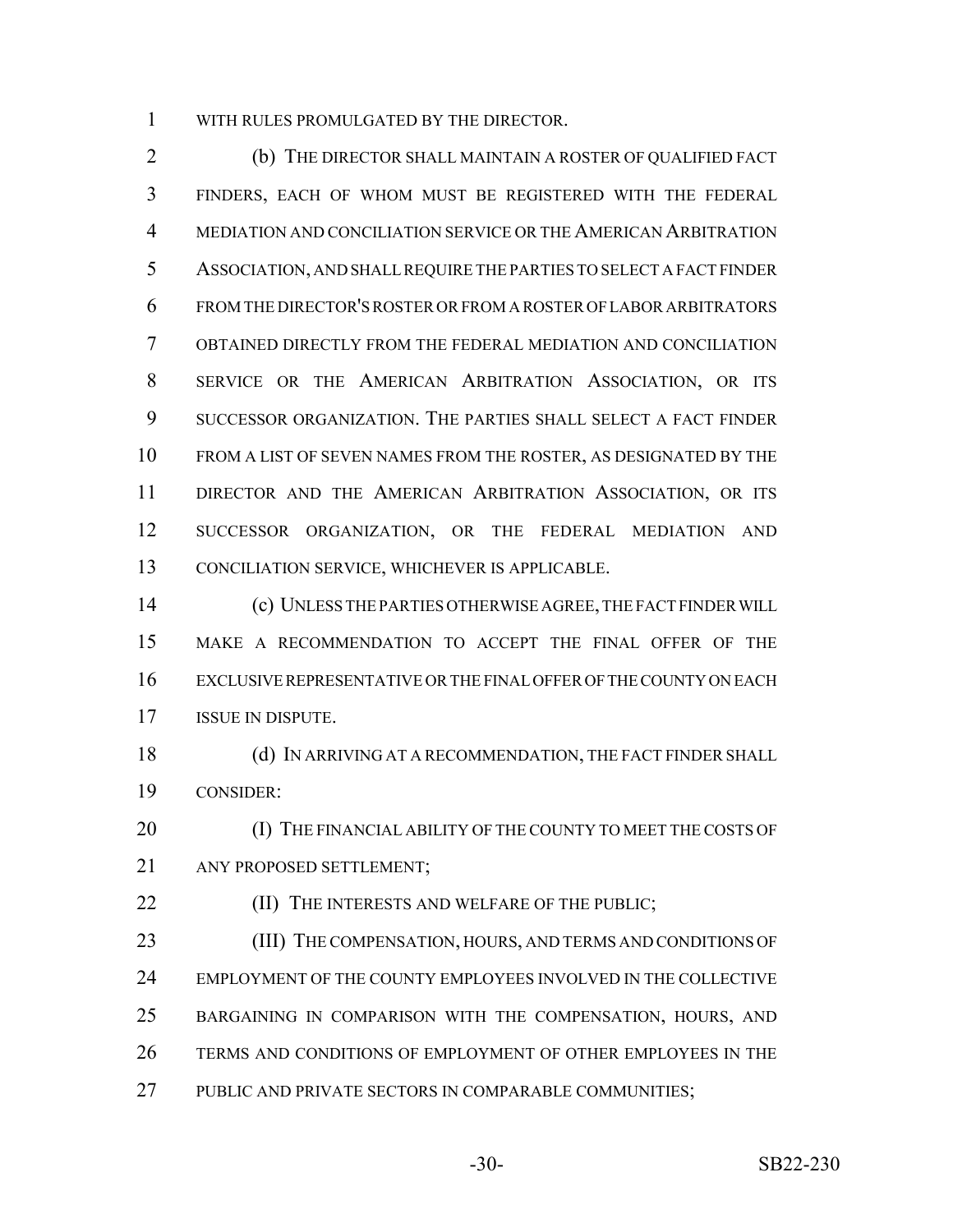(IV) THE STIPULATIONS OF THE PARTIES;

**(V) THE LAWFUL AUTHORITY OF THE COUNTY;** 

(VI) CHANGES IN THE COST OF LIVING; AND

 (VII) OTHER FACTORS THAT ARE NORMALLY OR TRADITIONALLY TAKEN INTO CONSIDERATION IN THE DETERMINATION OF COMPENSATION, HOURS, AND TERMS AND CONDITIONS OF EMPLOYMENT THROUGH VOLUNTARY COLLECTIVE BARGAINING, INTEREST ARBITRATION, OR OTHERWISE BETWEEN PARTIES IN PUBLIC AND PRIVATE EMPLOYMENT.

 (e) THE PARTIES SHALL SHARE THE COST OF THE FACT FINDER EQUALLY.

 (5) THE EXCLUSIVE REPRESENTATIVE SHALL APPROVE OR REJECT THE RECOMMENDATION OF THE FACT FINDER IN ACCORDANCE WITH ITS INTERNAL PROCEDURES.IF THE EXCLUSIVE REPRESENTATIVE APPROVES OF THE RECOMMENDATION, THE BOARD OF COUNTY COMMISSIONERS OF THE COUNTY SHALL VOTE TO ACCEPT OR REJECT THE RECOMMENDATION AT A REGULAR OR SPECIAL MEETING OPEN TO THE PUBLIC IMMEDIATELY FOLLOWING NOTIFICATION BY THE EXCLUSIVE REPRESENTATIVE THAT THE BARGAINING UNIT HAS ACCEPTED THE RECOMMENDATION.

 (6) (a) EXCEPT FOR THE PARTIES IDENTIFIED IN SUBSECTION (6)(b) OF THIS SECTION, IF THE PARTIES ARE AT AN IMPASSE FOLLOWING CONSIDERATION OF THE RECOMMENDATIONS OF THE FACT FINDER, EACH PARTY REMAINS OBLIGATED TO COLLECTIVELY BARGAIN IN GOOD FAITH TO 23 RESOLVE THE IMPASSE.

 (b) BARGAINING UNITS OF A LOCAL GOVERNMENT EMPLOYER THAT INCLUDE FIREFIGHTERS, AS DEFINED IN SECTION 29-5-301 (2), MUST 26 COMPLY WITH POST-FACT-FINDING PROCEDURES IN SECTION 29-5-210 (9), (10), AND (13).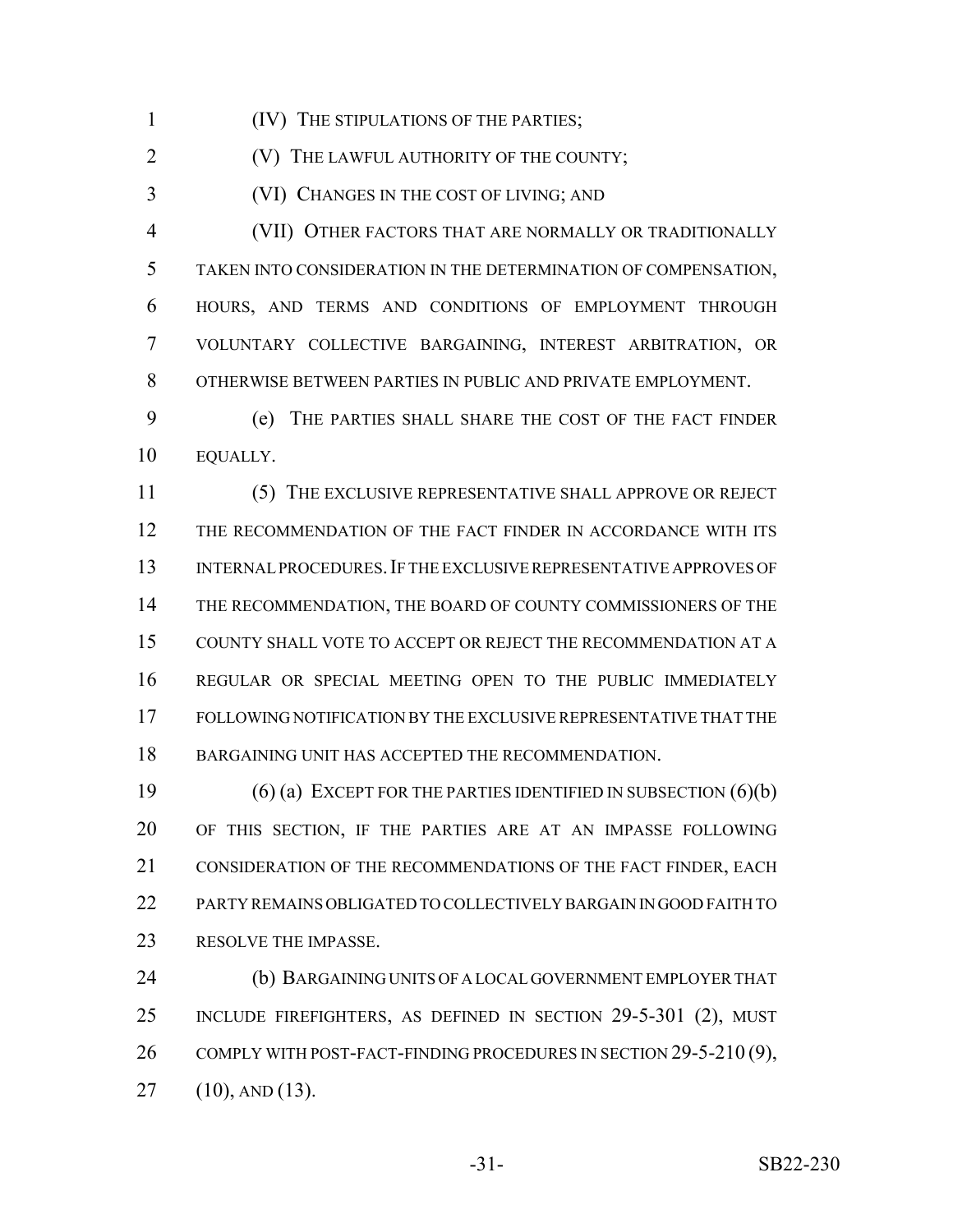(7) EXCEPT FOR THE RECOMMENDATION OF A FACT FINDER, ALL DOCUMENTS, PROPOSALS, AND DRAFT AND TENTATIVE AGREEMENTS DRAFTED OR EXCHANGED PURSUANT TO THE PROCESS ESTABLISHED IN THIS SECTION ARE PRIVILEGED, ARE NOT PUBLIC RECORDS, AND ARE NOT SUBJECT TO INSPECTION PURSUANT TO THE "COLORADO OPEN RECORDS ACT", PART 2 OF ARTICLE 72 OF TITLE 24.

 **8-3.3-115. Unfair labor practices.** (1) A COUNTY OR EXCLUSIVE REPRESENTATIVE SHALL NOT REFUSE TO NEGOTIATE IN GOOD FAITH WITH RESPECT TO WAGES, HOURS, AND OTHER TERMS AND CONDITIONS OF EMPLOYMENT, INCLUDING REFUSING TO COOPERATE IN ANY IMPASSE RESOLUTION PROCEDURE.

 (2) A COUNTY, ITS REPRESENTATIVES, ITS AGENTS, OR ANYONE 13 ACTING ON BEHALF OF THE COUNTY SHALL NOT:

 (a) DISCRIMINATE AGAINST, COERCE, INTIMIDATE, INTERFERE WITH, OR IMPOSE REPRISALS AGAINST, OR THREATEN TO DISCRIMINATE AGAINST, COERCE, INTIMIDATE, INTERFERE WITH, OR IMPOSE REPRISALS AGAINST, ANY COUNTY EMPLOYEE FOR FORMING OR ASSISTING AN EMPLOYEE ORGANIZATION OR EXPRESSING THE COUNTY EMPLOYEE'S VIEWS REGARDING COUNTY EMPLOYEE REPRESENTATION OR WORKPLACE ISSUES 20 OR THE RIGHTS GRANTED TO THE COUNTY EMPLOYEE IN THIS ARTICLE 3.3; (b) DETER OR DISCOURAGE COUNTY EMPLOYEES OR COUNTY EMPLOYEE APPLICANTS FROM BECOMING OR REMAINING MEMBERS OF AN EMPLOYEE ORGANIZATION OR FROM AUTHORIZING PAYROLL DEDUCTIONS 24 FOR DUES OR FEES TO AN EMPLOYEE ORGANIZATION;

 (c) USE ANY PUBLIC FUNDS OR OFFICIAL POSITION TO SUPPORT OR OPPOSE AN EMPLOYEE ORGANIZATION; EXCEPT THAT THE PROVISION OF ROUTINE SERVICES AND FACILITIES AND PAID TIME FOR EXCLUSIVE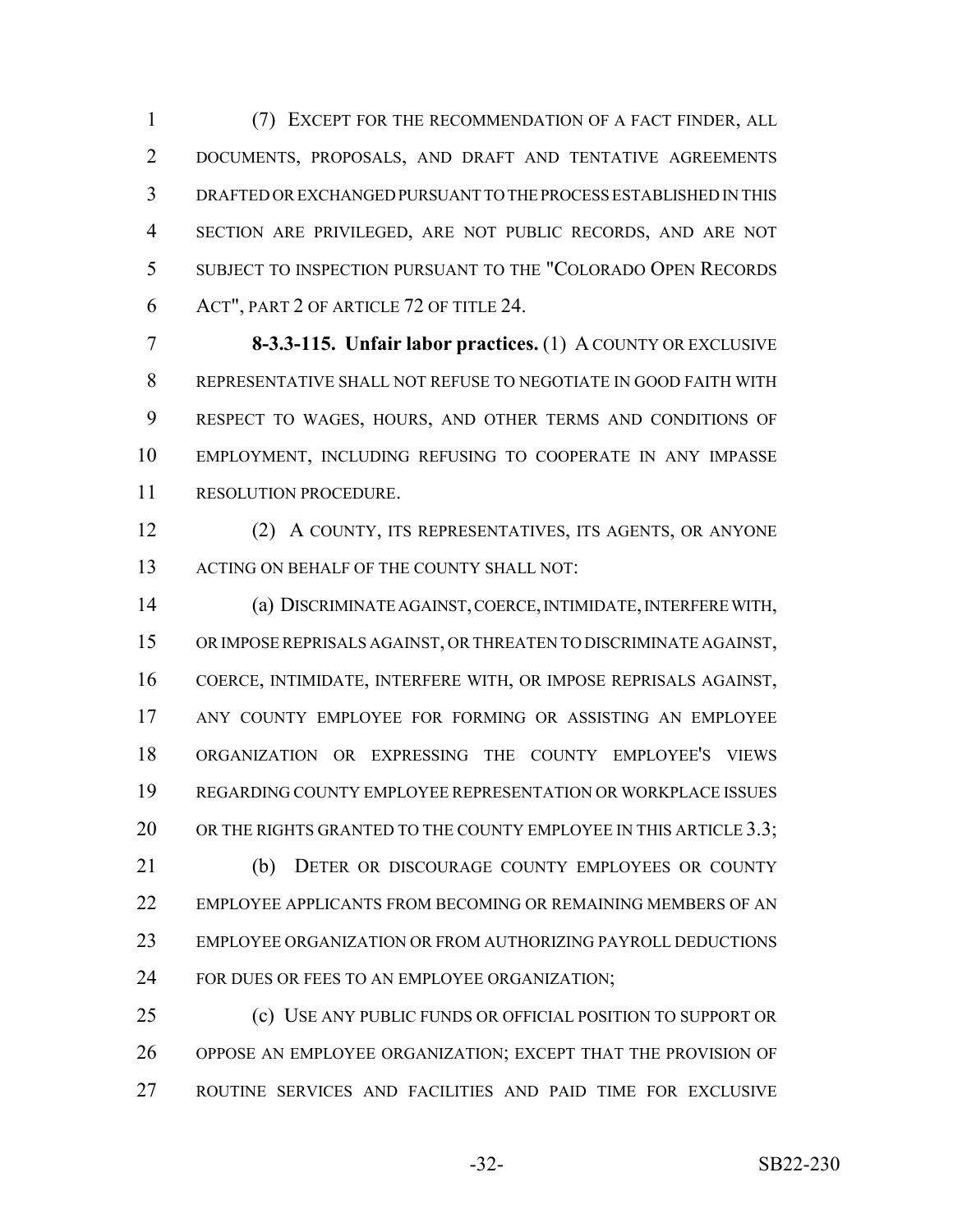REPRESENTATIVES MAY BE PROVIDED BY A COUNTY PURSUANT TO A COLLECTIVE BARGAINING AGREEMENT BETWEEN THE COUNTY AND AN EXCLUSIVE REPRESENTATIVE;

 (d) DOMINATE OR INTERFERE IN THE ADMINISTRATION OF AN EMPLOYEE ORGANIZATION;

 (e) DISCHARGE OR DISCRIMINATE AGAINST A COUNTY EMPLOYEE BECAUSE THE COUNTY EMPLOYEE HAS FILED AN AFFIDAVIT, PETITION, OR COMPLAINT OR GIVEN ANY INFORMATION OR TESTIMONY PURSUANT TO THIS ARTICLE 3.3 OR A COLLECTIVE BARGAINING AGREEMENT OR CHOSEN TO BE REPRESENTED BY AN EXCLUSIVE REPRESENTATIVE;

 (f) DENY THE RIGHTS ACCOMPANYING CERTIFICATION AS THE 12 EXCLUSIVE REPRESENTATIVE PURSUANT TO THIS ARTICLE 3.3;

 (g) COLLECTIVELY BARGAIN IN REGARD TO MATTERS COVERED BY THIS ARTICLE 3.3 WITH A COUNTY EMPLOYEE OR GROUP OF COUNTY EMPLOYEES IN THE BARGAINING UNIT OR AN EMPLOYEE ORGANIZATION PURPORTEDLY REPRESENTING THE COUNTY EMPLOYEES IN A BARGAINING 17 UNIT OTHER THAN THE EXCLUSIVE REPRESENTATIVE;

 (h) DISCLOSE TO A PRIVATE ENTITY, OTHER THAN THE EXCLUSIVE REPRESENTATIVE, PERSONALLY IDENTIFIABLE INFORMATION ABOUT COUNTY EMPLOYEES WITHIN THE BARGAINING UNIT THAT IS EXEMPT FROM DISCLOSURE PURSUANT TO LAW; OR

**(i) OTHERWISE FAIL TO COMPLY WITH THE REQUIREMENTS OF THIS** ARTICLE 3.3.

 (3) (a) AN EMPLOYEE ORGANIZATION OR EXCLUSIVE REPRESENTATIVE SHALL NOT:

26 (I) INTERFERE WITH, RESTRAIN, OR COERCE A COUNTY EMPLOYEE WITH RESPECT TO THE RIGHTS GRANTED IN THIS ARTICLE 3.3 OR WITH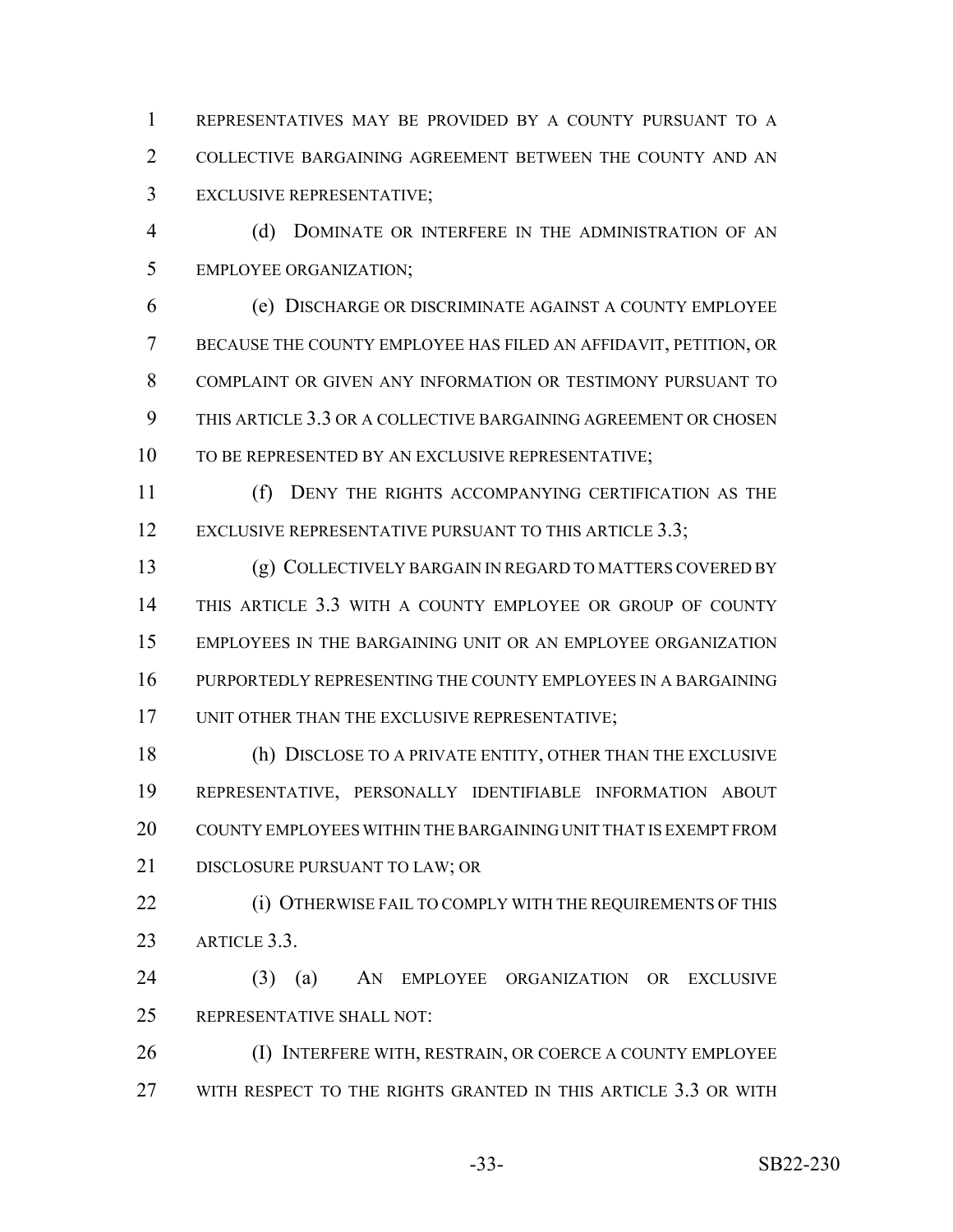RESPECT TO SELECTING AN EXCLUSIVE REPRESENTATIVE;

 (II) WILLFULLY OR DELIBERATELY FAIL TO FAIRLY REPRESENT A COUNTY EMPLOYEE WHO IS IN A BARGAINING UNIT EXCLUSIVELY REPRESENTED BY THE EMPLOYEE ORGANIZATION IN THE NEGOTIATION OR ENFORCEMENT OF THE TERMS OF A COLLECTIVE BARGAINING AGREEMENT; OR

 (III) OTHERWISE FAIL TO COMPLY WITH THE REQUIREMENTS OF THIS ARTICLE 3.3.

 (b) THIS SUBSECTION (3) DOES NOT PROHIBIT AN EXCLUSIVE REPRESENTATIVE FROM PROVIDING LEGAL, ECONOMIC, OR JOB-RELATED SERVICES OR BENEFITS BEYOND THOSE ESTABLISHED IN ANY APPLICABLE COLLECTIVE BARGAINING AGREEMENT EXCLUSIVELY TO ITS MEMBERS.

 (4) AN AGGRIEVED PARTY IS BARRED FROM FILING A CLAIM THAT ALLEGES THAT EITHER THE COUNTY OR EMPLOYEE ORGANIZATION HAS VIOLATED THIS SECTION UNLESS THE CLAIM IS FILED WITHIN SIX MONTHS AFTER THE DATE ON WHICH THE AGGRIEVED PARTY KNEW OR REASONABLY SHOULD HAVE KNOWN OF THE ALLEGED VIOLATION.

 (5) THE EXPRESSION OF ANY PERSONAL VIEW, ARGUMENT, OR OPINION BY AN ELECTED OFFICIAL MUST NOT BE CONSIDERED A VIOLATION OF THIS SECTION UNLESS THE EXPRESSION CONTAINS A THREAT OF REPRISAL OR PROMISE OF A BENEFIT OR IS MADE UNDER COERCIVE 22 CONDITIONS. REPRESENTATIVES OF COUNTIES MAY CORRECT THE RECORD WITH RESPECT TO ANY FALSE OR MISLEADING STATEMENT MADE BY ANY PERSON, PUBLICIZE THE FACT OF A REPRESENTATION ELECTION, AND ENCOURAGE COUNTY EMPLOYEES TO EXERCISE THEIR RIGHT TO VOTE IN THE ELECTION.

(6) (a) AN EXCLUSIVE REPRESENTATIVE CERTIFIED OR DEEMED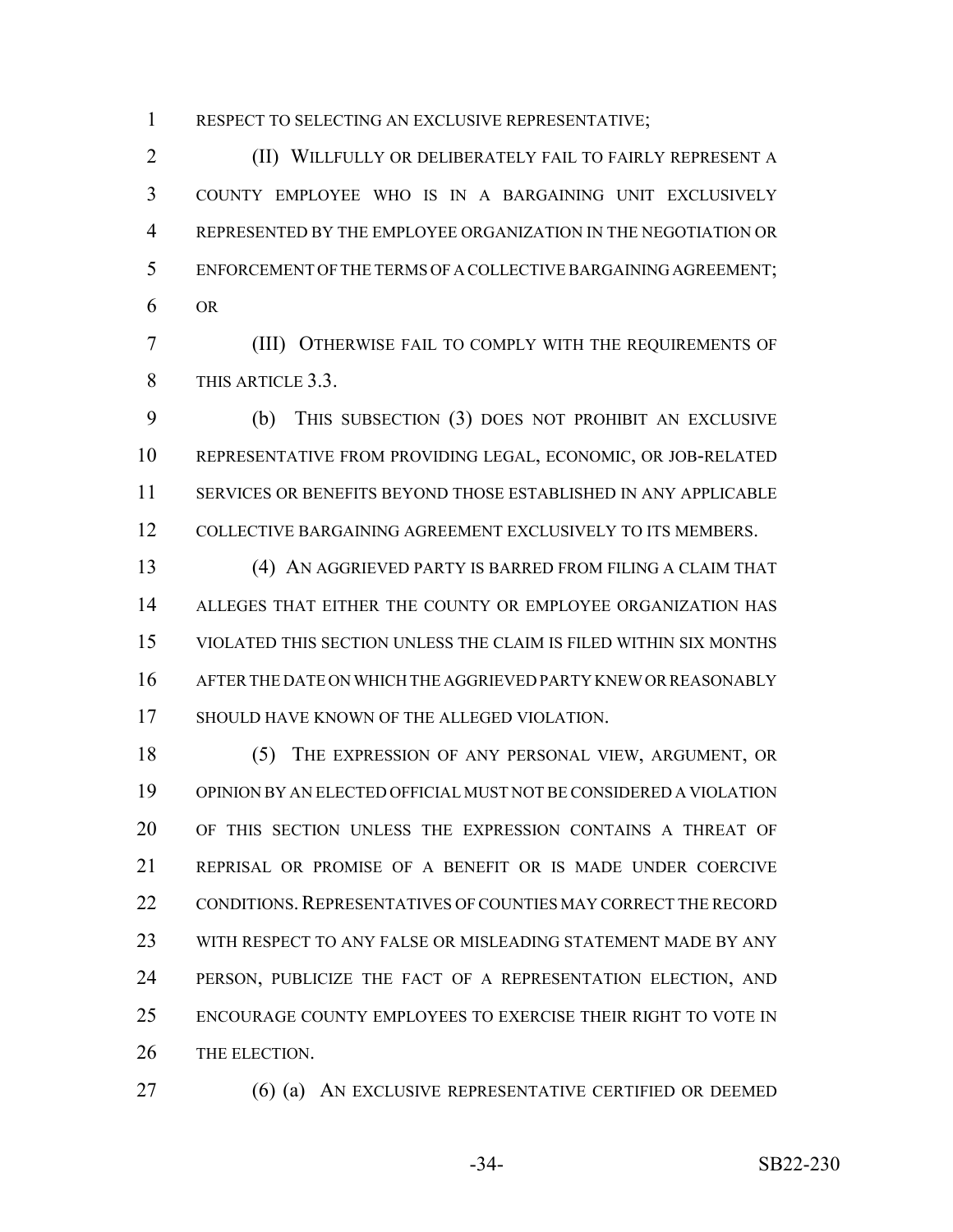- CERTIFIED IN ACCORDANCE WITH THIS ARTICLE 3.3 SHALL NOT THREATEN, FACILITATE, SUPPORT, OR CAUSE A COUNTY EMPLOYEE TO PARTICIPATE IN THE FOLLOWING:
- (I) A STRIKE;
- (II) A WORK STOPPAGE;
- (III) A WORK SLOWDOWN;
- (IV) A GROUP SICK OUT; OR
- (V) AN ACTION THAT DISRUPTS, ON A WIDESPREAD BASIS, THE DAY-TO-DAY FUNCTIONING OF A COUNTY.

 (b) A CONTROVERSY CONCERNING AN ACTIVITY PROHIBITED BY 11 SUBSECTION (6)(a) OF THIS SECTION MAY BE SUBMITTED TO THE DIVISION PURSUANT TO SECTION 8-3.3-106. UPON A FINDING THAT THE EXCLUSIVE 13 REPRESENTATIVE HAS VIOLATED SUBSECTION (6)(a) OF THIS SECTION, THE DIRECTOR SHALL AWARD ANY APPROPRIATE RELIEF, INCLUDING SANCTIONS, FINES, OR DECERTIFICATION. IF AN EXCLUSIVE REPRESENTATIVE IS DECERTIFIED BY THE DIRECTOR, THE EMPLOYEE ORGANIZATION MAY BEGIN THE CERTIFICATION PROCESS IN SECTION 8-3.3-108 AFTER ONE YEAR FROM THE DATE OF DECERTIFICATION.

 (c) NOTHING IN THIS SUBSECTION (6) PROHIBITS THE EXCLUSIVE REPRESENTATIVE FROM ENGAGING IN OTHER CONCERTED ACTIVITIES FOR THE PURPOSE OF THE COLLECTIVE BARGAINING PROCESS OR OTHER MUTUAL AID OR PROTECTION, WITHOUT INTERFERENCE, RESTRAINT, OR 23 COERCION BY THE COUNTY.

24 (d) NOTHING IN THIS SECTION AFFECTS THE RIGHTS OF ANY COUNTY EMPLOYEE OR EMPLOYEE ORGANIZATION NOT COVERED BY THE EXPRESS TERMS OF THIS ARTICLE 3.3.

**8-3.3-116. Existing bargaining relationships.** AN EXCLUSIVE